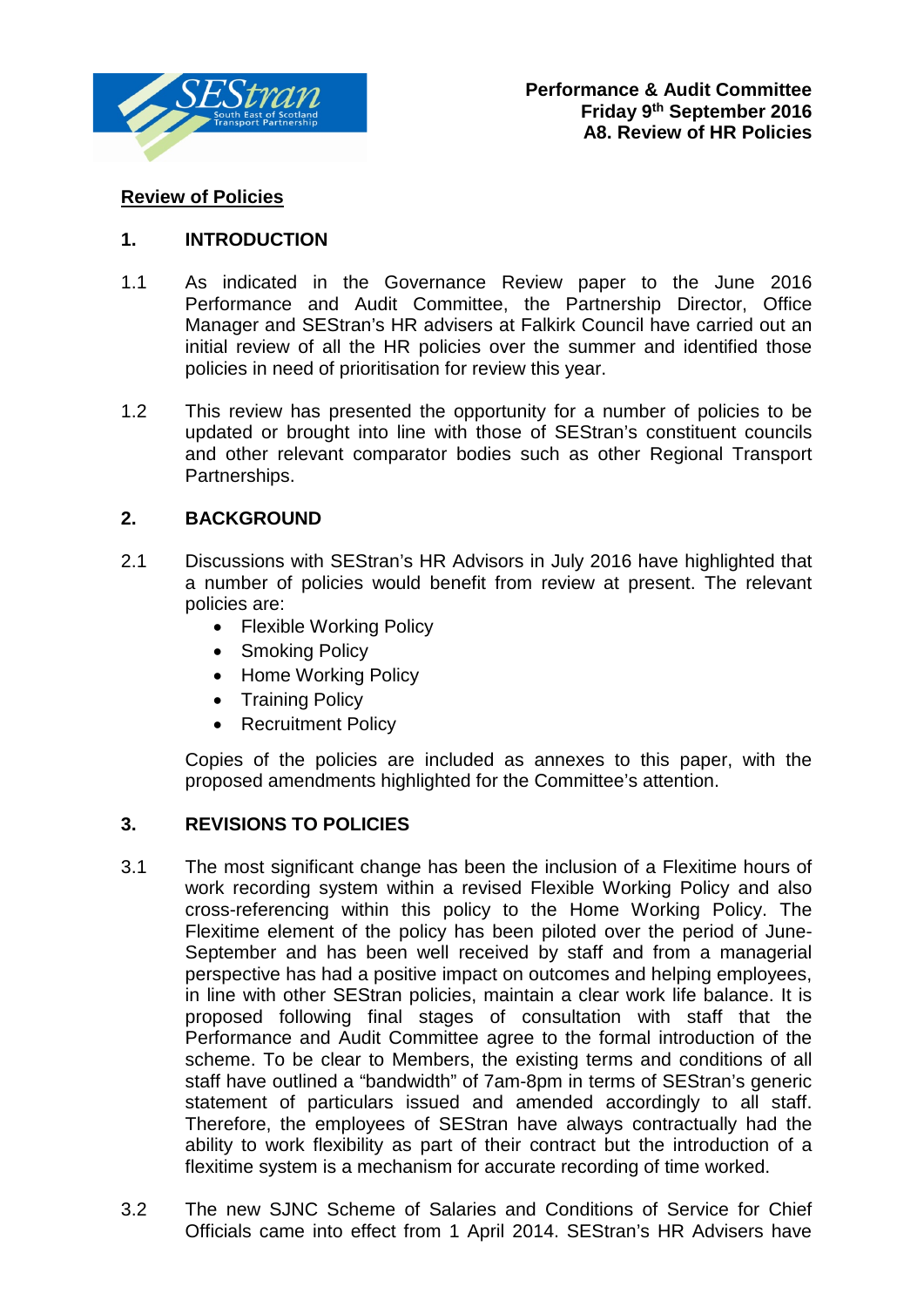reviewed the standard operating procedures and cannot identify anything that states Chief Officer's cannot access flexible working. The SEStran flexible working policy did not stipulate that it was not accessible to all staff prior to the recent amendments. Other authorities have recognised access to Flexible Working for Chief Officials in line with the equalities perspective whilst continuing to recognise that chief officials will work a significant amount of additional hours in accordance with their terms and conditions. The Committee are asked to approve the policy amendments and its clear implementation from this point forward.

- 3.3 The Flexible Working Policy and Flexible Working scheme will be periodically reviewed and amended as necessary in light of operational requirements and performance monitoring.
- 3.4 The Home Working policy has been updated to reflect good practice around confidentiality and hours of work agreements.
- 3.5 The Smoking Policy has been updated to reflect the increasing use of e and vapour cigarettes in line with regular cigarettes and are prohibited in all SEStran premises.
- 3.6 The Recruitment policy has been updated in terms of eligibility to work in the UK and Baseline Personnel Security Standards, as well as other highlighted minor amendments and amendments to our standard application and monitoring forms.
- 3.7 The Training Policy has been substantially re-written, now entitled Learning and Development Policy, given the previous policy was very concise and lacking in detail about how employees should request training and SEStran's responsibilities to provide training and operate a continuous developmental culture. Member's comments on this new policy would be welcomed.
- 3.8 The review of the Equality and Diversity Policy is subject to greater detail within a wider Equality paper as part of this agenda but the current policy includes an annual report to be produced. There hasn't been an annual report provided to the Committee or Board since the inception of the policy. As there is no legal requirement to report annually it is proposed that as part of the review of this policy that this aspect of it is removed. SEStran, as the separate report highlights, has equality outcome reporting requirements under the Equality Act and this will become the focus of our corporate reporting and transparency moving forward.
- 3.9 SEStran officers and our HR Advisers at Falkirk Council have agreed that in future all SEStran's policies will be reviewed on a staggered basis on a multi-year cycle unless there is a need for immediate implementation of a relevant change in legislation.
- 3.10 Previously a number of SEStran policies have contained a reference to annual reporting or review of performance by the Performance and Audit Committee. For example, the home working, smoking and mobile phones/driving policies have never been reported to the Committee despite having within them a statement of an annual reporting requirement. The rationale presumably has been there has been little or nothing to report.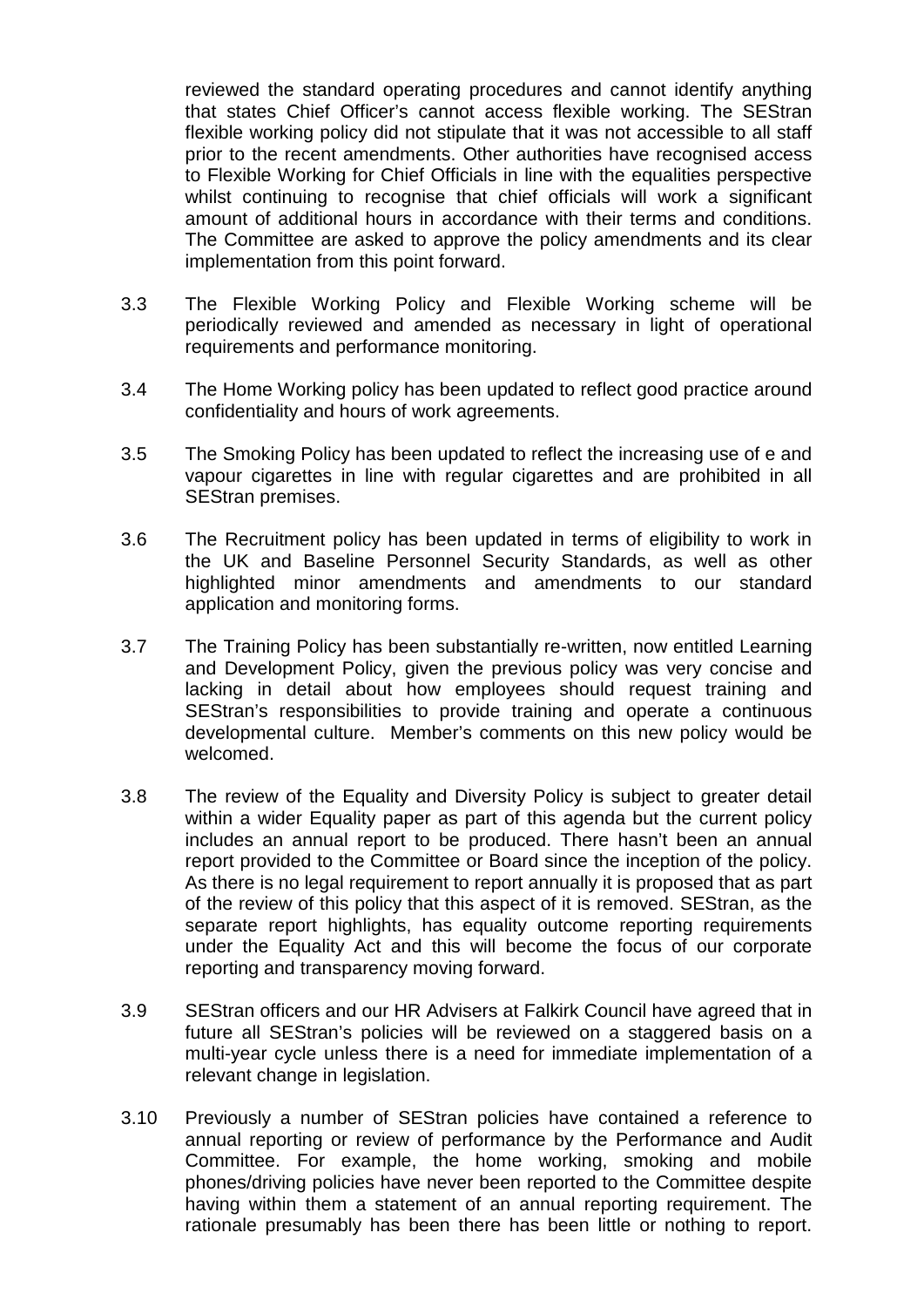Therefore, it is proposed that the individual policy requirements for an annual report are removed and replaced with a collective generic annual report on relevant amendments to policies.

3.11 Whilst the work on reviewing the policies on a periodic basis has been ongoing since the creation of SEStran as a statutory body, the annual review or reporting on policy implementation has not been brought regularly to this Committee. It is proposed that a collective annual report reviewing HR policies implementation and revisions should be tabled to the September/Autumn meeting of this Committee.

#### **4. RECOMMENDATIONS**

- 4.1 The Committee is asked to comment, discuss and agree the amendments proposed to the relevant SEStran policies.
- 4.2 Agree with the proposal that an annual update paper on this matter is in future years brought to the September meeting as a standing item, with any further additional papers tabled to other Committee dates as required as revisions are required.
- 4.3 The Committee are also asked to agree that all aspects of the policies apply to all SEStran employees including Chief Officers.

George Eckton **Lynn** McKenzie **Partnership Director HR Adviser** 

**9 September 2016**

#### **Appendices**

- **1.** Flexible Working Policy
- **2.** Smoking Policy
- **3.** Home Working Policy
- **4.** Learning and Development Policy<br>**5.** Recruitment Policy
- **5.** Recruitment Policy

| <b>Policy Implications</b>                | The proposed revisions bring SEStran's policies into<br>line with recent changes in legislation and reflect best<br>practice. |
|-------------------------------------------|-------------------------------------------------------------------------------------------------------------------------------|
| <b>Financial Implications</b>             | Costs are budgeted for in this year's budget.                                                                                 |
| Race Equalities Implications              | The proposed revisions bring SEStran's policies into<br>line with recent changes in legislation and reflect best<br>practice. |
| <b>Gender Equalities Implications</b>     | The proposed revisions bring SEStran's policies into<br>line with recent changes in legislation and reflect best<br>practice. |
| <b>Disability Equalities Implications</b> | The proposed revisions bring SEStran's policies into<br>line with recent changes in legislation and reflect best<br>practice. |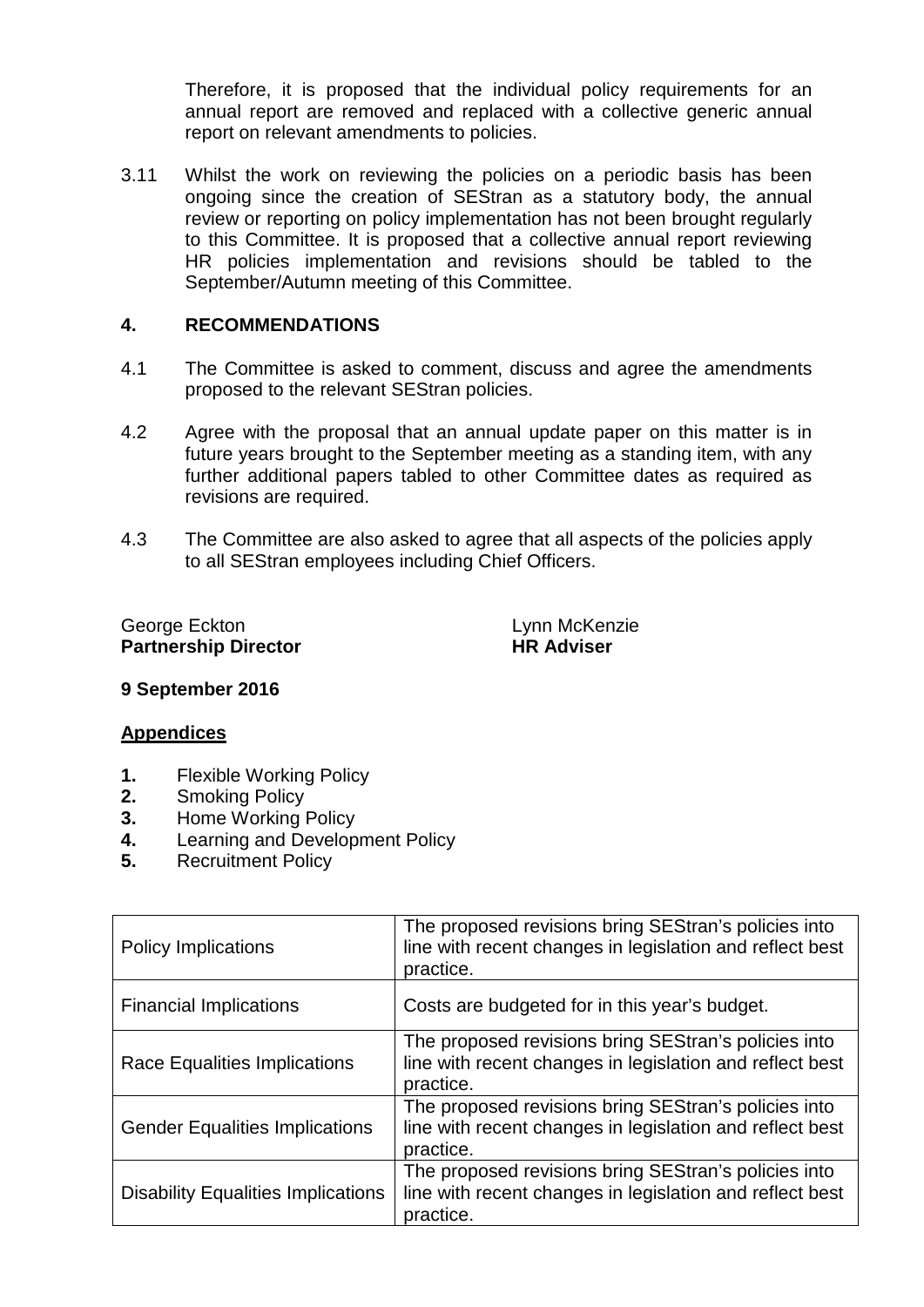| <b>Climate Change Implications</b> | None |
|------------------------------------|------|
|------------------------------------|------|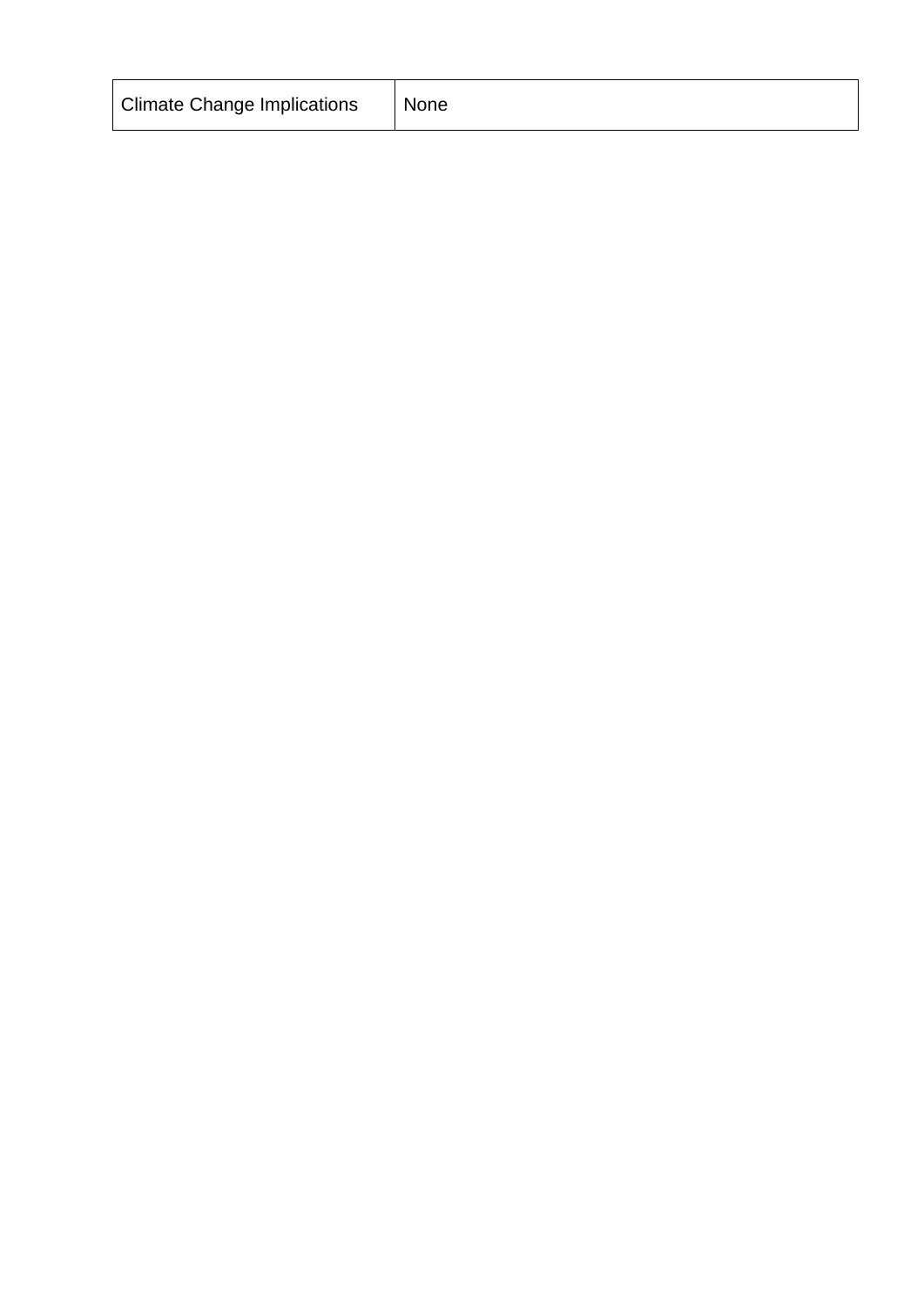**Performance & Audit Committee Friday 9th September 2016 A8. Appendix 1**



# **FLEXIBLE WORKING PROCEDURE**

**July 2016**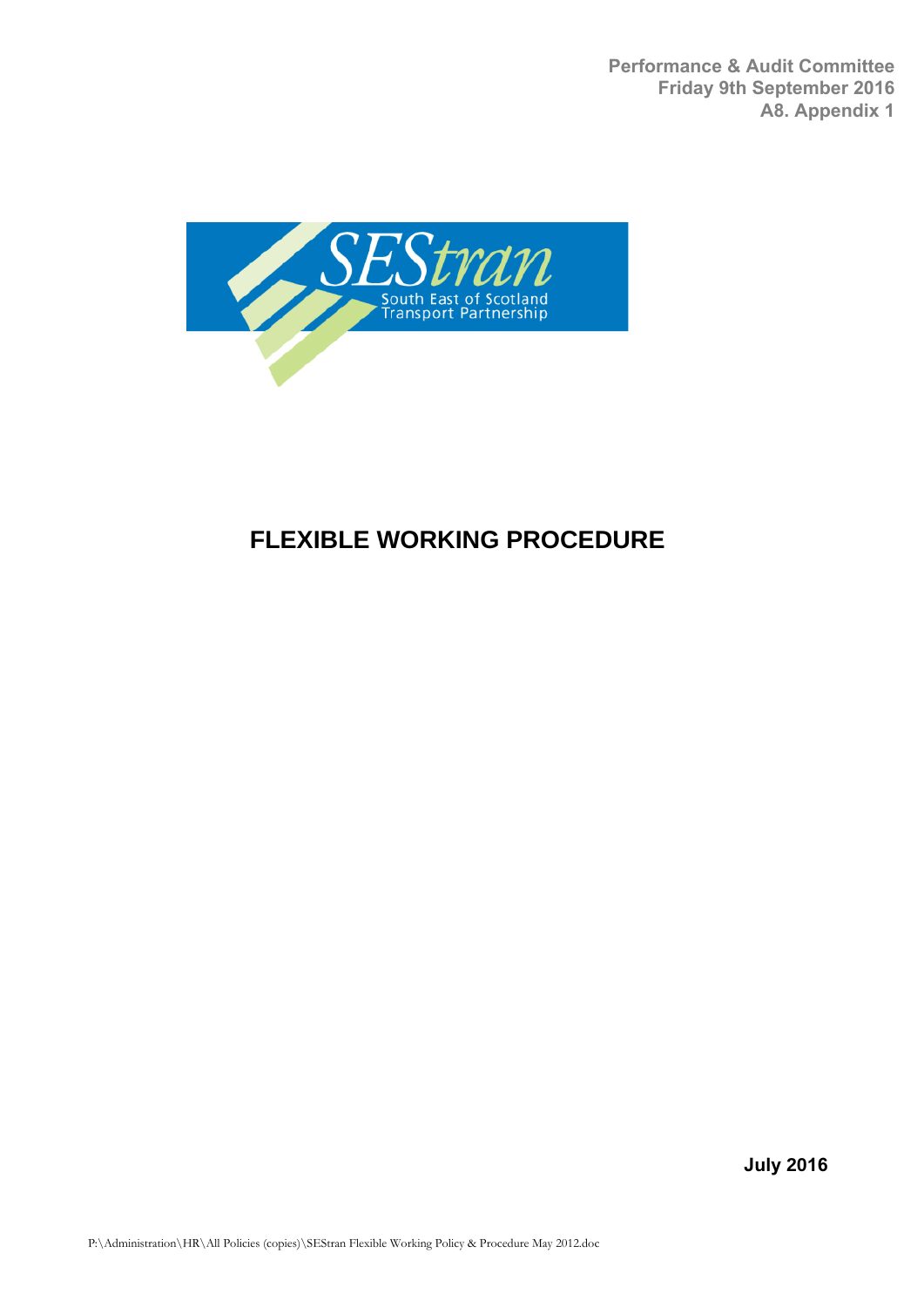#### **INTRODUCTION**

SESTRAN recognises the importance of helping employees balance their work and home life by offering flexible working arrangements.

Legislation provides employees who meet the eligibility criteria set out below with the right to apply to work flexibly and for this application to be considered.

#### **Scope**

This policy encompasses all SEStran employees.

## **Eligibility**

Under the terms of the legislation the employee has the right to apply to work flexibly if they meet the following eligibility criteria:

- 26 weeks continuous service with SESTRAN at the date the application is made;
- not have made a request to work flexibly during the previous 12 months.

#### **Flexible Working Options**

The following section covers the options avaiable to employees in respect of Flexible Working arrangements.

#### Compressed Hours

Compressed hours is a working pattern that reallocates the normal hours of work and the work activity into fewer and longer blocks of time. A full-time employee on this arrangement will normally have their standard hours per week compressed into fewer than five full working days a week. Examples include a 9 day fortnight.

#### Part-Time Working

Part-time working is where an employee works fewer hours per day, per week or per year, than those who work full time in the same job. Part-time working hours can be arranged into work patterns that suit service delivery needs. This can include term time working.

#### Job Share

This involves two employees carrying out the work of a full-time post that would normally be done by one employee. There is no set model for managing time, which may involve working a set number of hours each week or alternative weeks.

#### Annualised Hours

Annualised hours is where the contracted hours are worked over a whole year rather than per week. Hours of work may be varied, as agreed, in a way that reflects seasonal/ operational varations in service delivery over the year.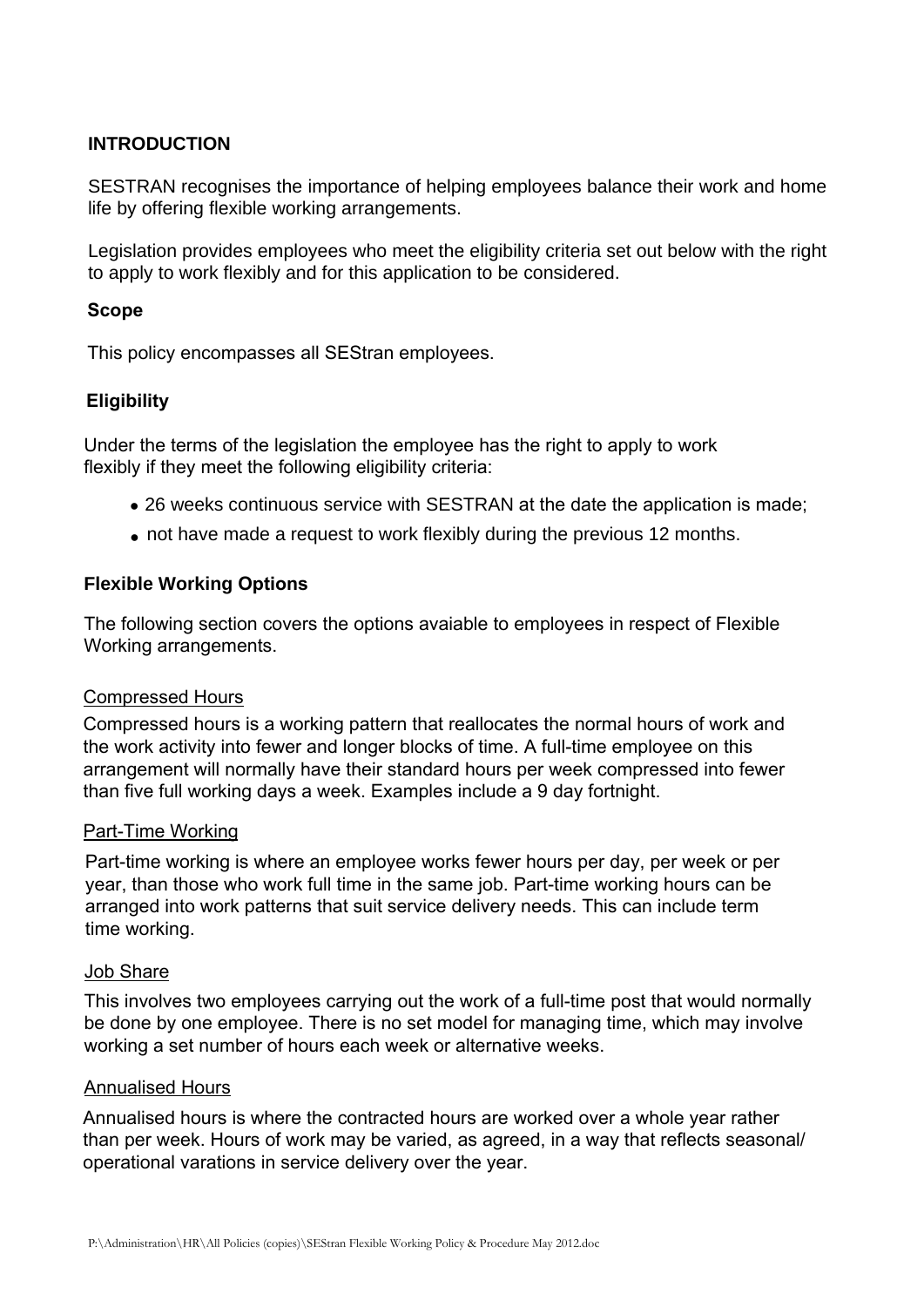#### **Flexitime scheme**

The operation of the Flexitime Scheme must observe the following basic principles:

- **•** The level of service must not be reduced in any way through the operation of the flexible working hours.
- **•** Continuous cover must be made during public opening hours and the Director or a Senior Manager will determine suitable staffing levels.
- Flexitime applies to the day to day operations of the service. Any other working arrangements, for example, overseas trips must be discussed with the relevant line manager. **•**

It is recognised however that the options contained in the policy cannot be made available to all employees. The scope to undertake flexitime is subject to the requirements of Services and exclusions. It is an over-riding principle that service provision must not suffer.

#### Time Recording Arrangements

All employees are required to record their attendance by using the excel flexi sheet manual recording system.

Abuse of the flexitime scheme is regarded as a serious matter and may result in disciplinary action.

Flexible Hours: 7:00am - 7:00pm Monday-Friday

No Core time Hours

Employees must work a minimum of 4 hours per day. Employees who wish to work out

with standard working hours require prior permission from their line manager.

Lunch Period

There is a minimum lunch break of 30 minutes. Appropriate operational cover should be maintained during the lunch period.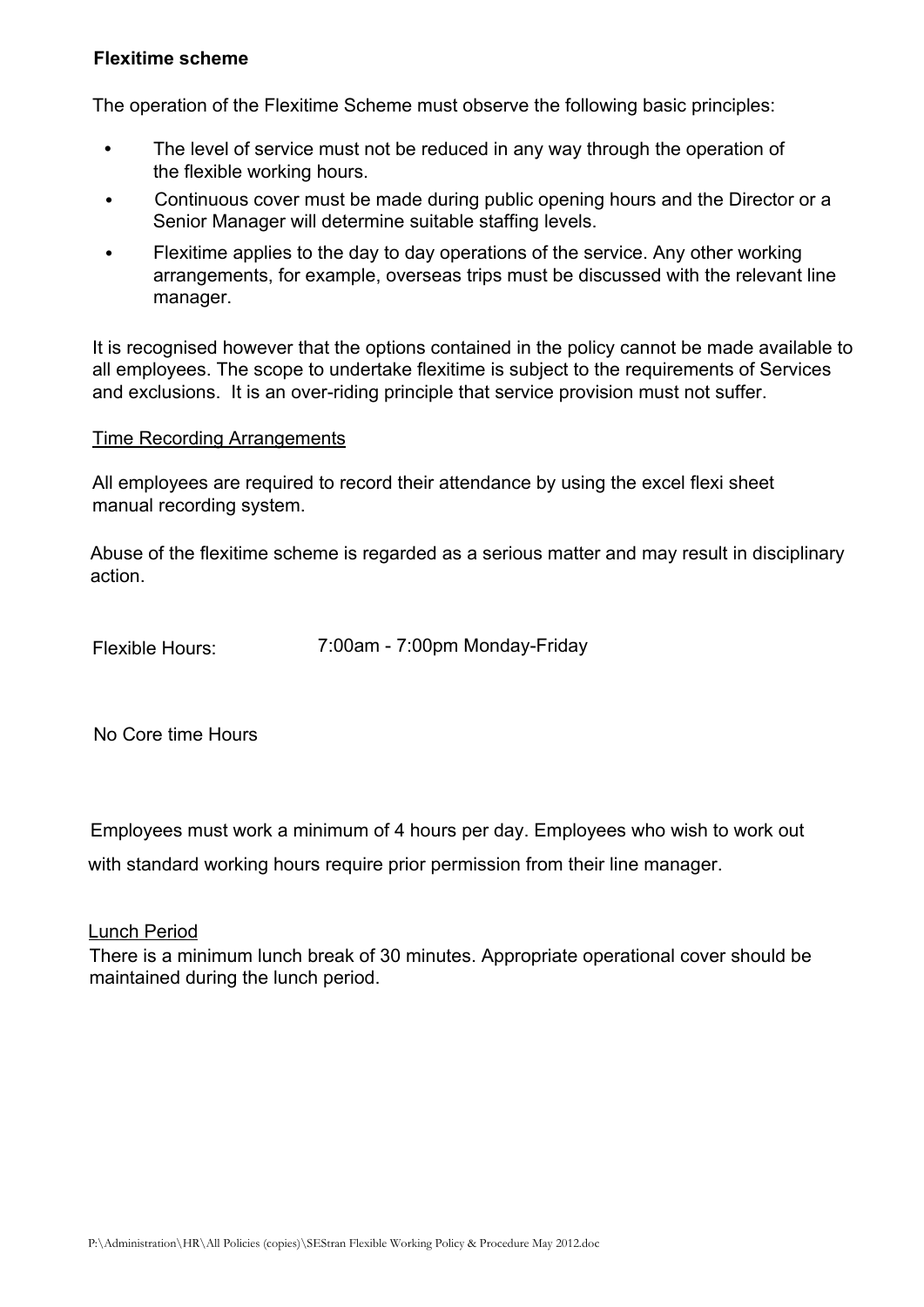### Accounting Period

The period over which employees must work their contracted hours, allowing for any carry forward, is 4 weeks.

| <b>Contracted Hours -</b> | 148 hours per 4 week period |
|---------------------------|-----------------------------|
| Contracted Weekly Hours - | 37 hours                    |

Employees working reduced or increased hours will be required to work four times their weekly contracted hours within each accounting period .

| Credit Hours - | maximum of 14.48 hours for full time employees can be carried over |
|----------------|--------------------------------------------------------------------|
| Debit Hours-   | maximum of 7.4 hours for full time employees can be carried over   |

For employees working reduced or increased hours this will be calculated on a pro rata basis.

#### Flexi Leave

Up to 2 days flexi leave may be authorised in any one accounting period. Flexi leave may only be used where the hours being carried forward into the next accounting period will not exceed the maximum debit limit. All flexi leave must have prior management approval.

Employees should not work additional hours with the sole purpose of building up flexitime.

## **Flexible Working - Employee's Responsibilities**

While employees have the right to make an application to work flexibly, they also have the responsibility to:

- apply in writing using the attached proforma well in advance of proposed date;
- ensure that they meet the eligibility criteria;
- indicate the work pattern they wish to adopt;
- highlight the impact on the employer;
- suggest how it can be accommodated;
- come to the meeting prepared to discuss their application in an open and constructive manner
- be prepared to be flexible to reach an agreement with their manager.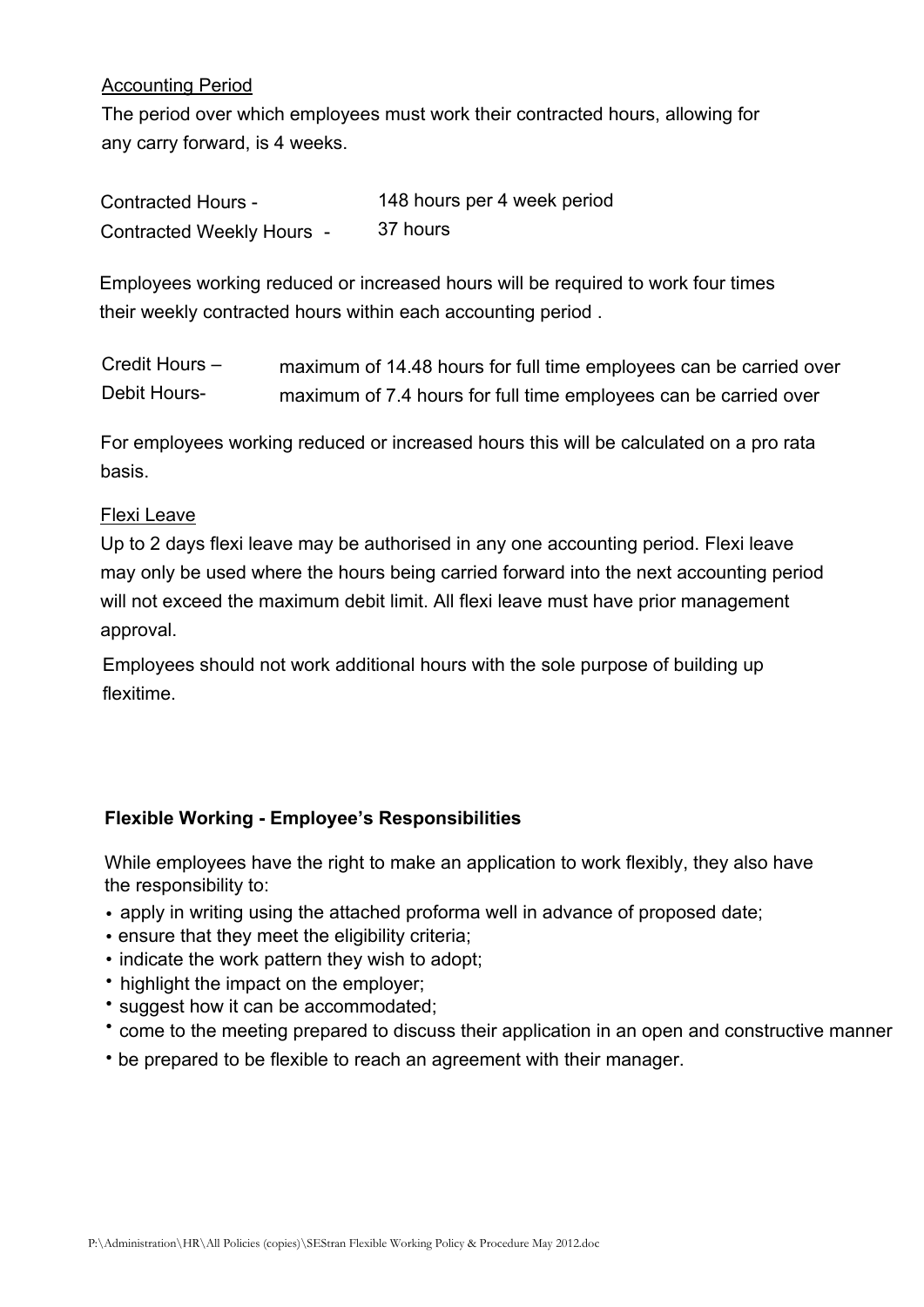## **The Request Process**

The process is bound by timescales which must be adhered to unless the manager agrees with the employee to different timescales. These are:

- within 28 days of receipt of the application, the manager should arrange a meeting with the employee to discuss their request. The employee has the right to be accompanied at this meeting. This can be a work colleague or TU representative;
- within 14 days of the meeting, the manager should provide a written response to the employee advising them of their decision;
- if the request is rejected, the employee has the right of appeal through the Grievance Procedure and their written grievance should be submitted to the Partnership Director within 14 days of receipt of the written response;
- a hearing is arranged within 10 days of receipt of the grievance;
- the employee is advised of the outcome of the appeal decision within 5 days of the hearing.

If the manager decides to agree to the request, they should discuss with the employee any arrangements that need to be made to facilitate the change and the expected timescales for this. Any change agreed will be a permanent change to the employee's terms and conditions unless agreed otherwise with them. Confirmation of the change should be given to the employee in the form of an amendment to their contract. Payroll also should be advised of the change.

# **Reasons for Refusal**

When considering any request on behalf of SESTRAN, the manager should be aware that should they decide to reject the request, the reason must fall under one or more of the following headings:

- burden of additional costs
- inability to meet customer demand
- inability to reorganise work with existing employees
- inability to recruit additional employees
- detrimental impact on quality
- detrimental impact on performance
- insufficiency of work when employee proposes to work
- planned structural changes.

Advice should be sought from SESTRAN's Human Resources Adviser where a manager is unsure if their reason falls within these headings.

## **Review of Procedures**

SESTRAN will undertake a review of this document as appropriate. However, either the employer or trades unions may propose amendments at any time, by giving notice in writing to the Partnership Director.

This Policy has been equality impact assessed and no adverse impact has been identified.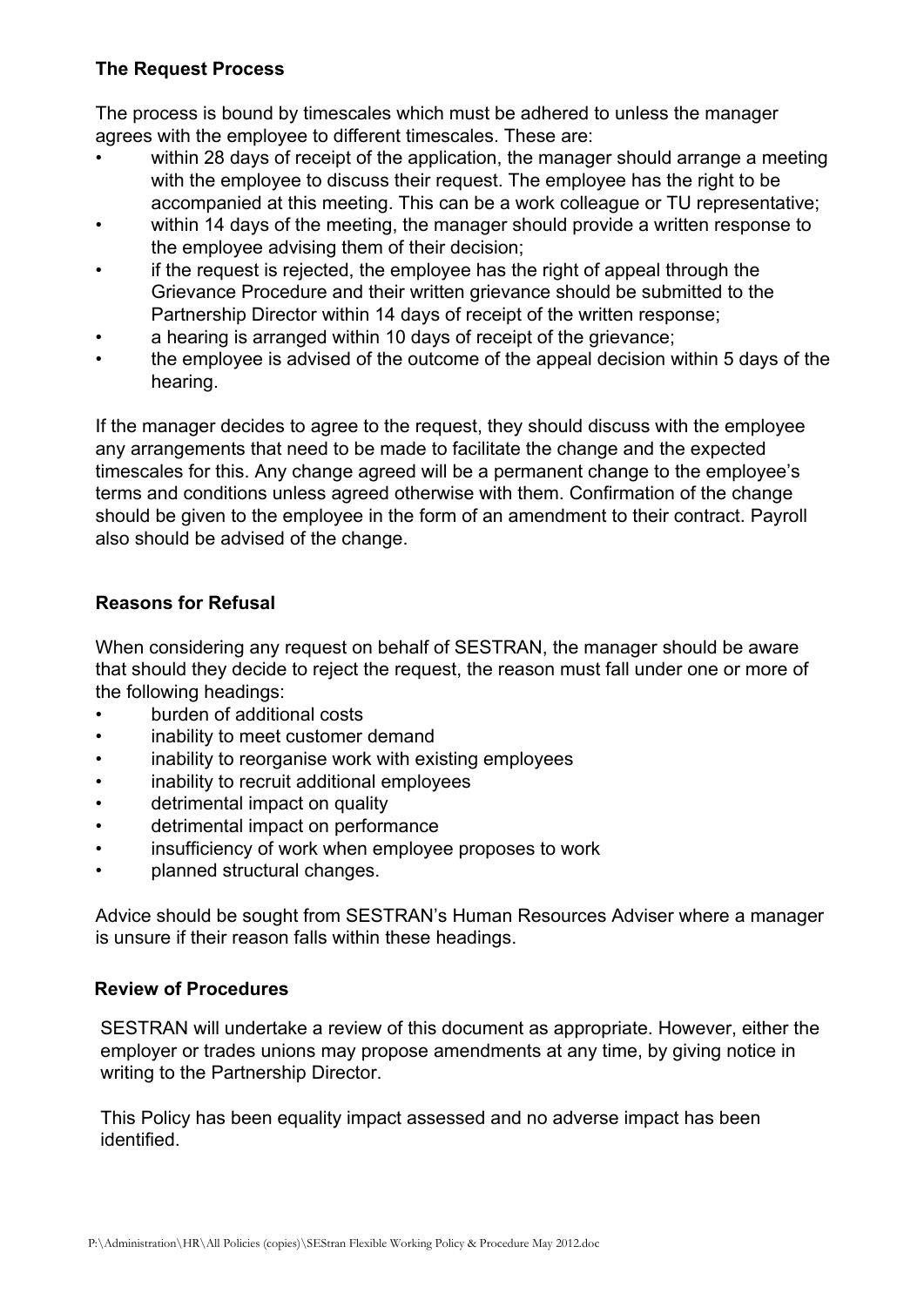#### **APPLICATION FOR FLEXIBLE WORKING**

#### **Note to Employee**

You can use this form to make an application for flexible working.

It will help your manager to consider your request if you provide as much information as possible. It is important that you complete all the questions as otherwise your application may not be valid. When completing sections 4 & 5, think about what effect your change in working arrangements will have on both the work you do and on your colleagues.

Your manager will have 28 days after the date of your application to initially respond to your request. If the request is granted, you will receive a separate letter outlining the specific arrangements that have been agreed.

| 1. Personal details |  |                     |  |  |  |
|---------------------|--|---------------------|--|--|--|
| Name:               |  | <b>Employee No:</b> |  |  |  |
| <b>Address:</b>     |  | Location:           |  |  |  |
| <b>Post Code:</b>   |  |                     |  |  |  |

| 2a. Describe your current working pattern (days/hours/times worked): |  |  |  |
|----------------------------------------------------------------------|--|--|--|
|                                                                      |  |  |  |
|                                                                      |  |  |  |
|                                                                      |  |  |  |
|                                                                      |  |  |  |
|                                                                      |  |  |  |
|                                                                      |  |  |  |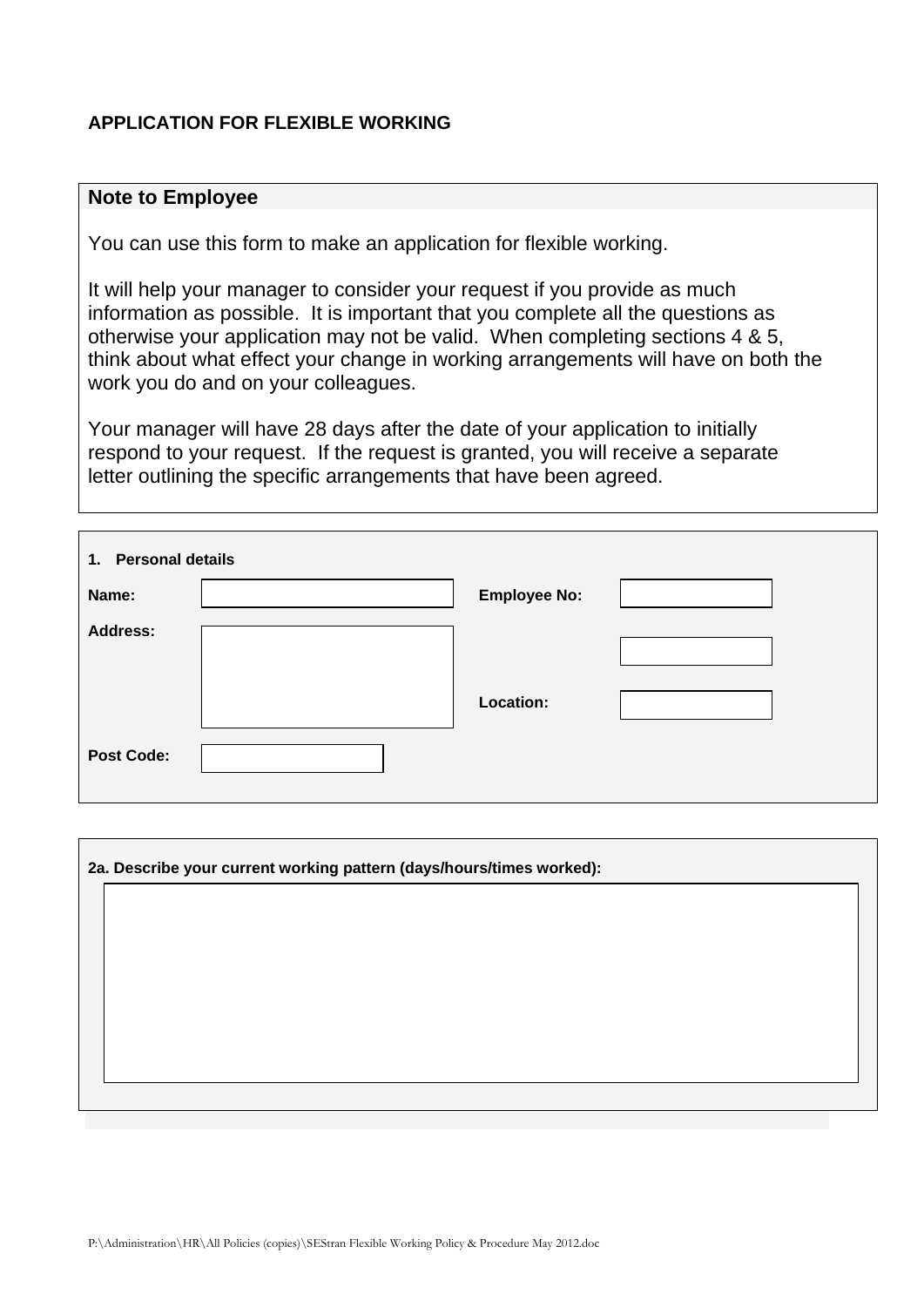**2b. Describe the working pattern you would like to work** 

**2c. I would like this working pattern to commence from:** Data

**3. Reason for application**

#### **4. Impact of the new working pattern**

I think this change in my working location will affect my employer and colleagues as follows:

#### **5. Accommodating the new working pattern**

I think the effect on my employer and colleagues can be dealt with as follows: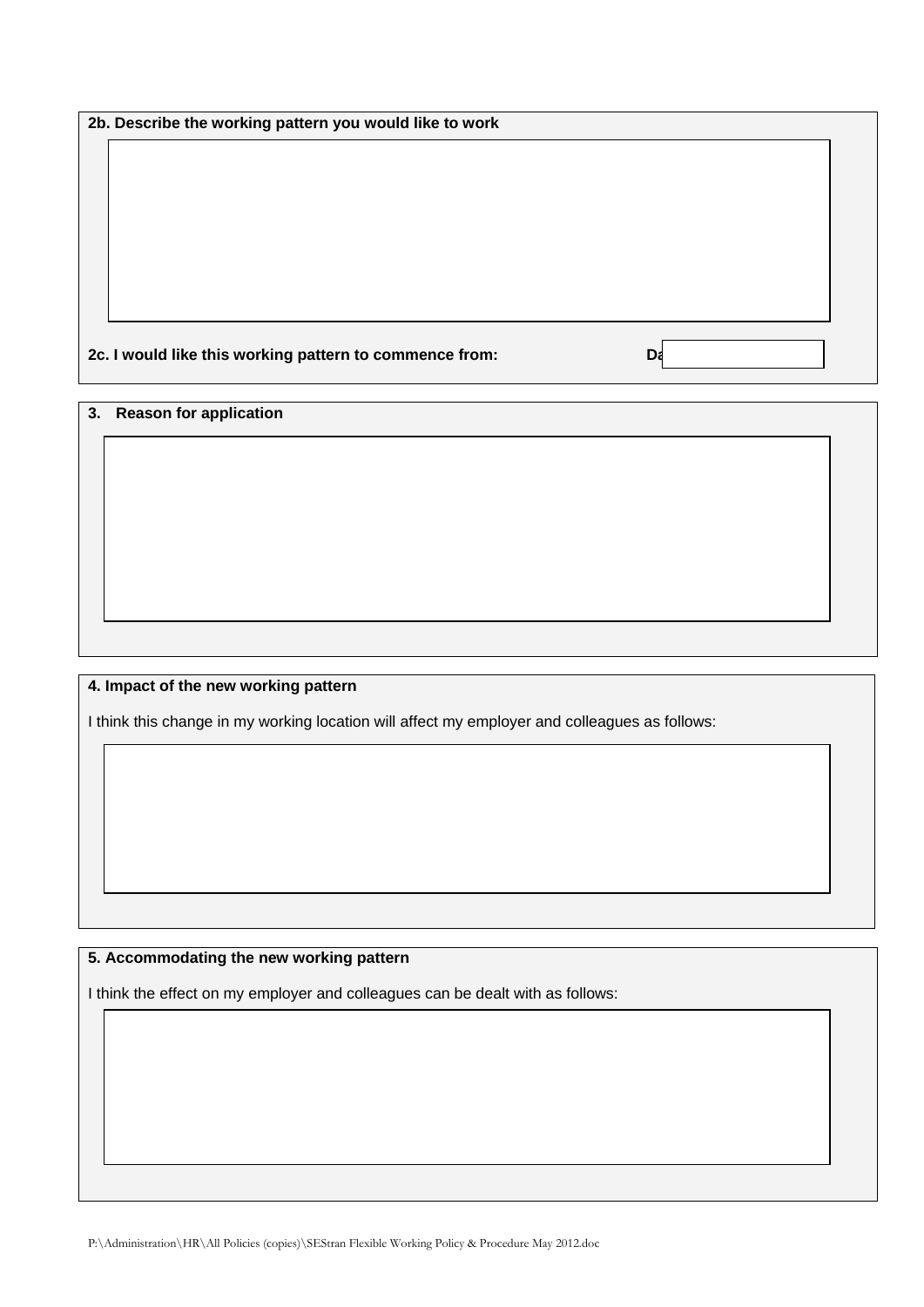| I would like to apply to work a flexible working pattern that is different to my current working pattern under<br>my right provided in law. I confirm I meet each of the eligibility criteria as noted below: |  |  |  |
|---------------------------------------------------------------------------------------------------------------------------------------------------------------------------------------------------------------|--|--|--|
| • I have 26 weeks continuous service with SESTRAN;                                                                                                                                                            |  |  |  |
| • I have not made a request to work flexibly in the past 12 months.                                                                                                                                           |  |  |  |
| Signature:                                                                                                                                                                                                    |  |  |  |
| Date:                                                                                                                                                                                                         |  |  |  |
|                                                                                                                                                                                                               |  |  |  |
|                                                                                                                                                                                                               |  |  |  |
|                                                                                                                                                                                                               |  |  |  |
| <b>Employer's Confirmation of Receipt:</b>                                                                                                                                                                    |  |  |  |
| Dear:                                                                                                                                                                                                         |  |  |  |
| I confirm I have received your application to work flexibly on:<br>Date                                                                                                                                       |  |  |  |
| I shall be arranging a meeting with you to discuss your application within 28 days following this date.                                                                                                       |  |  |  |
| From:                                                                                                                                                                                                         |  |  |  |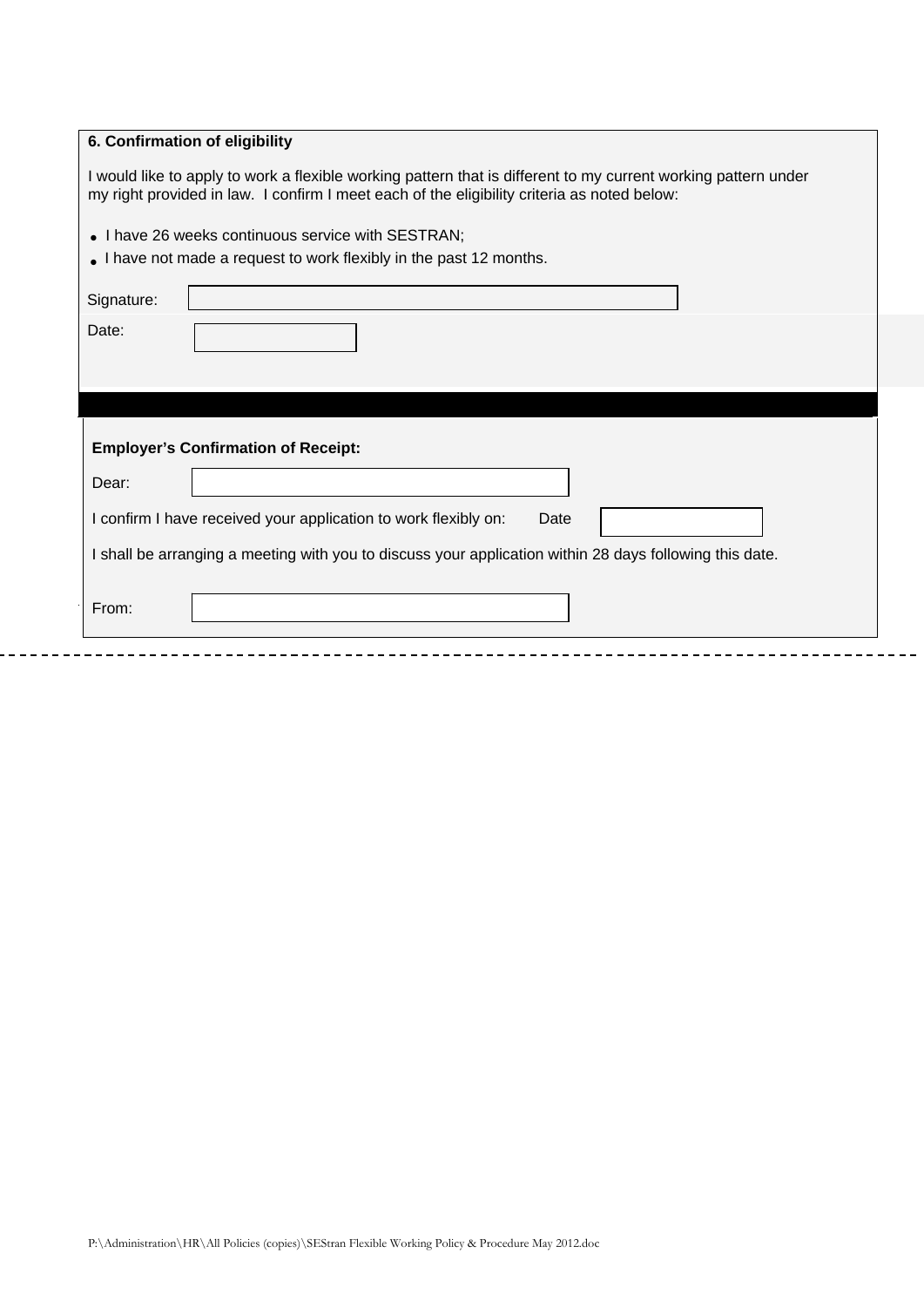

**Performance & Audit Committee Friday 9th September 2016 A8. Appendix 2**

# **SMOKING POLICY**

#### **1. INTRODUCTION**

As a good employer and in recognition of the statutory duty of care to employees, SEStran aims to improve the health and wellbeing of all employees through its Health and Safety Strategy. The Smoking policy is an integral part of this Strategy.

#### **2. POLICY STATEMENT**

SEStran acknowledges that all employees and visitors to SEStran premises should be able to enjoy a pleasant, healthy and smoke-free environment.

In accordance with the Smoking, Health and Social Care (Scotland) Act 2005 and the Prohibition of Smoking in Certain Premises (Scotland) regulations 2006, smoking is prohibited in all SEStran premises. This applies to employees employed directly by SEStran, through an agency, by a contractor or other organisation and all visitors.

There is currently no government standard for the contents of e-cigarettes and vapour cigarettes and as such the medical benefits or possible health risk are still unclear. In response to this, the Medicines and Healthcare products Regulatory Agency (MHRA) plan to license e-cigarettes by 2016. The World Health Organisation (WHO) have concerns that these products may increase addiction to the young and have concerns regarding the long term health effects of the contents of the aerosol cartridges.

In line with current British Medical Association guidance smoking of regular cigarettes, ecigarettes, vapour cigarettes or any other substances smoked or inhaled is prohibited in all SEStran premises.

Employees who wish to smoke may do so in their own time during lunch breaks. Employees will not be permitted to smoke while carrying out their duties and responsibilities for SEStran.

#### **3. IMPLEMENTATION AND ENFOREMENT**

The Partnership Director is responsible for enforcing the Smoking Policy.

Managers are responsible for the promotion and maintenance of the policy by their staff and will receive training and guidance regarding their responsibilities in relation to the policy and enforcement of it.

It is the responsibility of employees to comply with the terms and conditions of the Policy and to inform their manager of anyone who fails to comply with the policy.

Repeated and deliberate failure to conform to the requirements of the Smoking Policy may give rise to disciplinary action, however, in the first instance, support and advice will be offered.

Visitors not adhering to the policy will be asked to comply or leave the premises.

A copy of the policy will form part of new employees' induction packs.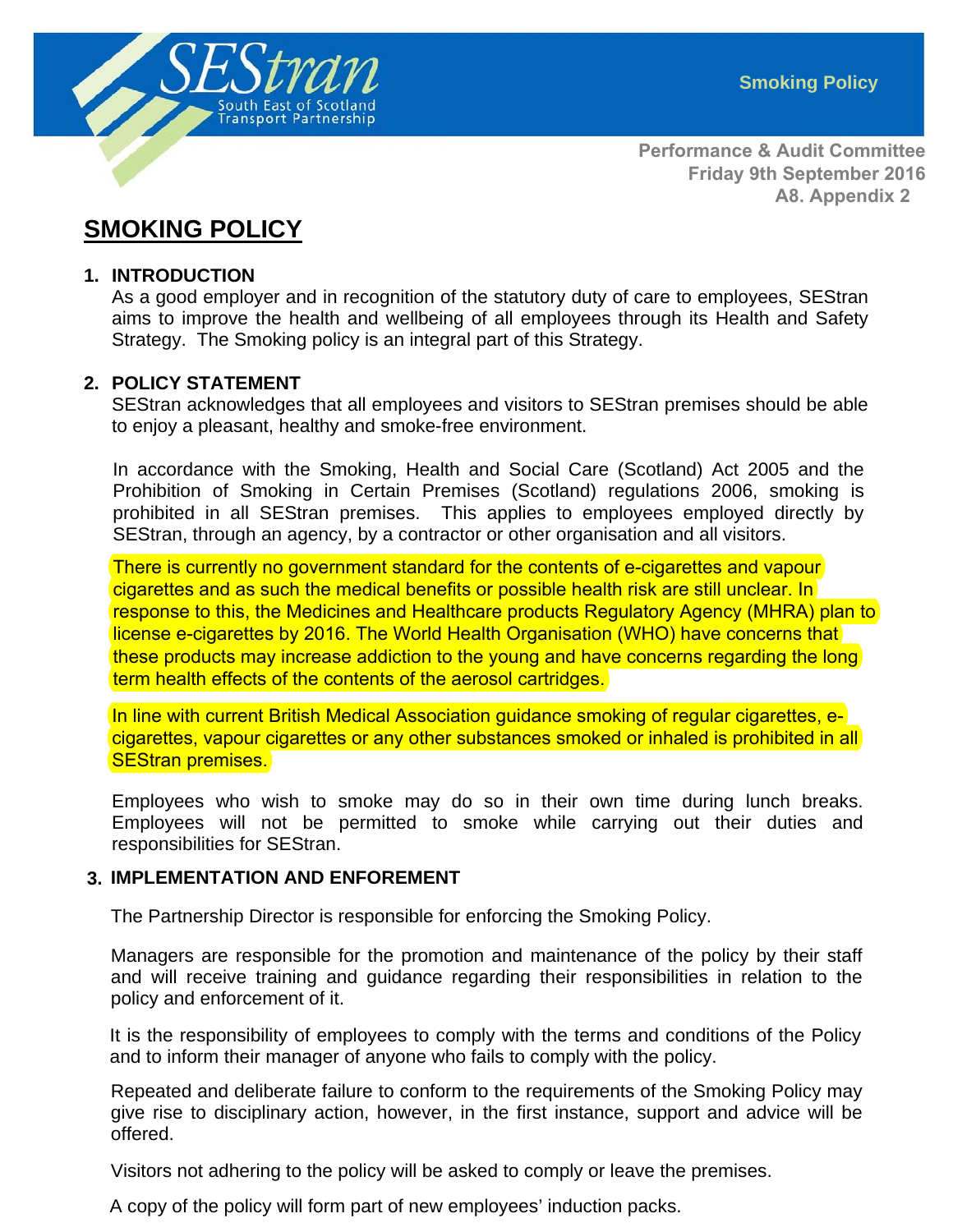#### **4. SUPPORT AND ASSISTANCE**

SEStran recognises that smoking is an addiction and this Policy may cause difficulties for those individuals who smoke. A variety of support will be available with the aim of assisting employees who wish to give up smoking.

Methods of support and assistance will be publicised as widely as possible and will include:

- the provision of advice and guidance through the distribution of information leaflets on stopping smoking
- $\bullet$  working in partnership with organisations such as the Health Education Board for Scotland and other agencies
- Participation in National No-Smoking Day

#### **5. REVIEW**

The Partnership Director, in conjunction with the Performance & Audit Committee will monitor and review his policy on a regular basis.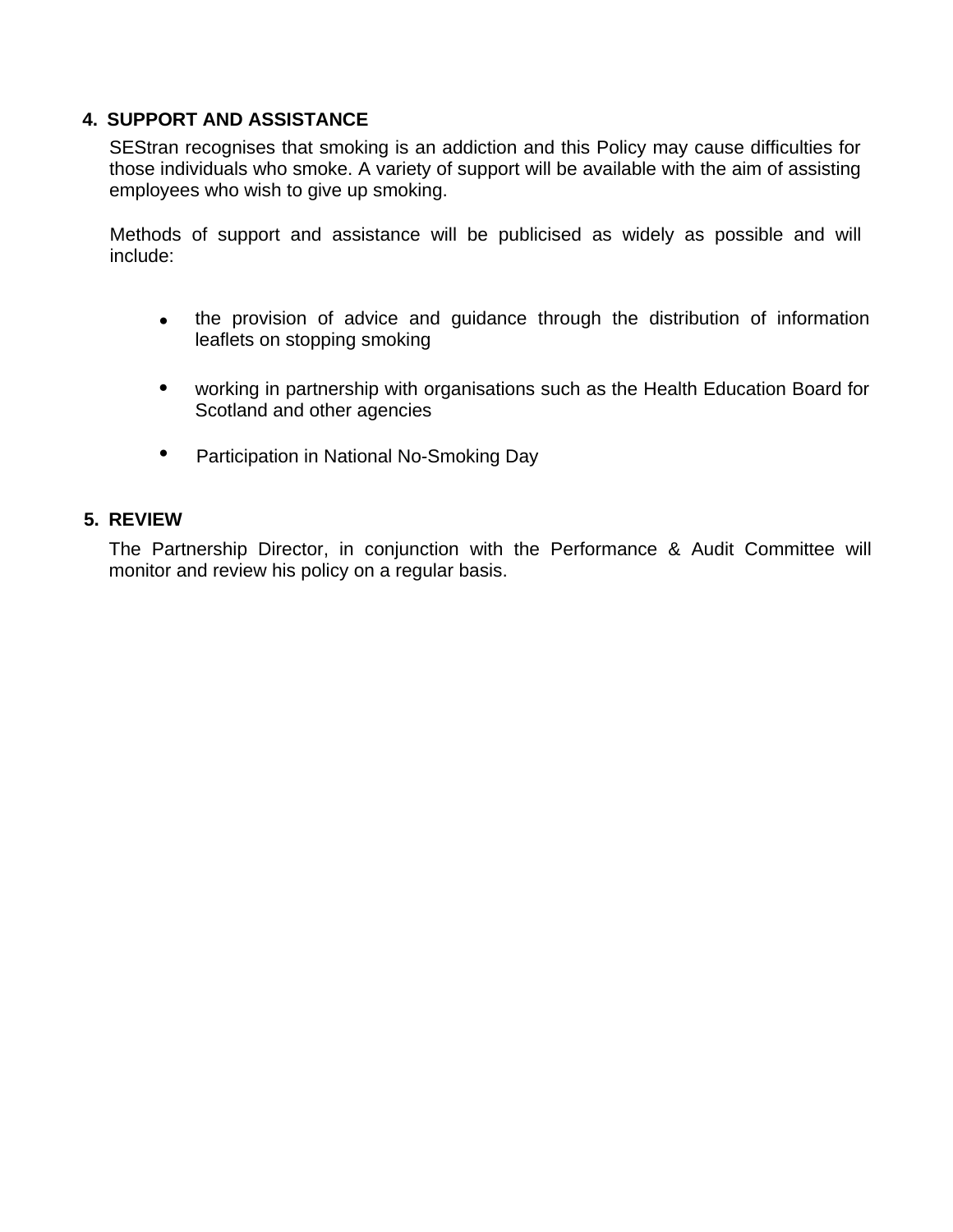

**Performance & Audit Committee Friday 9th September 2016 . A8. Appendix 3**

# **HOME WORKING POLICY**

#### **1. POLICY STATEMENT**

SEStran recognises that there may, on occasion, be circumstances when it would be more beneficial for staff to work from home. However, employees are contractually obliged to work mainly from the SEStran offices and home working is for extenuating circumstances or when approved in advance by relevant managers.

The purpose of this Policy is to ensure that all home working is properly assessed, monitored and reviewed to ensure the safety of employees and efficiency of business. SEStran will take all practical steps to identify any additional risks associated with home working and remove or reduce the risks to an acceptable level.

#### **2. INTRODUCTION**

Agreement to work from home is dependant on certain criteria being fulfilled, these being that the employee:

- Has prior approval from relevant managers
- Does not have commitments within SEStran at the time
- Has notified relevant managers/colleagues of hours of work and location
- Has left a contact telephone number and is available o be contacted during the nominated hours
- Is prepared to come in to the office if requested to do so by a manager

Permission is required for each occasion that the employee wishes to work from home and requests should be made to relevant manager. The decision of the manager is final.

#### **3. WORK ARRANGEMENTS**

#### **3.1. SESTRAN EQUIPMENT**

- **3.1.1.** Any equipment provided by SEStran for the purposes of working from home will be maintained by SEStran.
- **3.1.2.** The employee is required to take reasonable care of all equipment, to keep it secure and to use in accordance with operating instructions.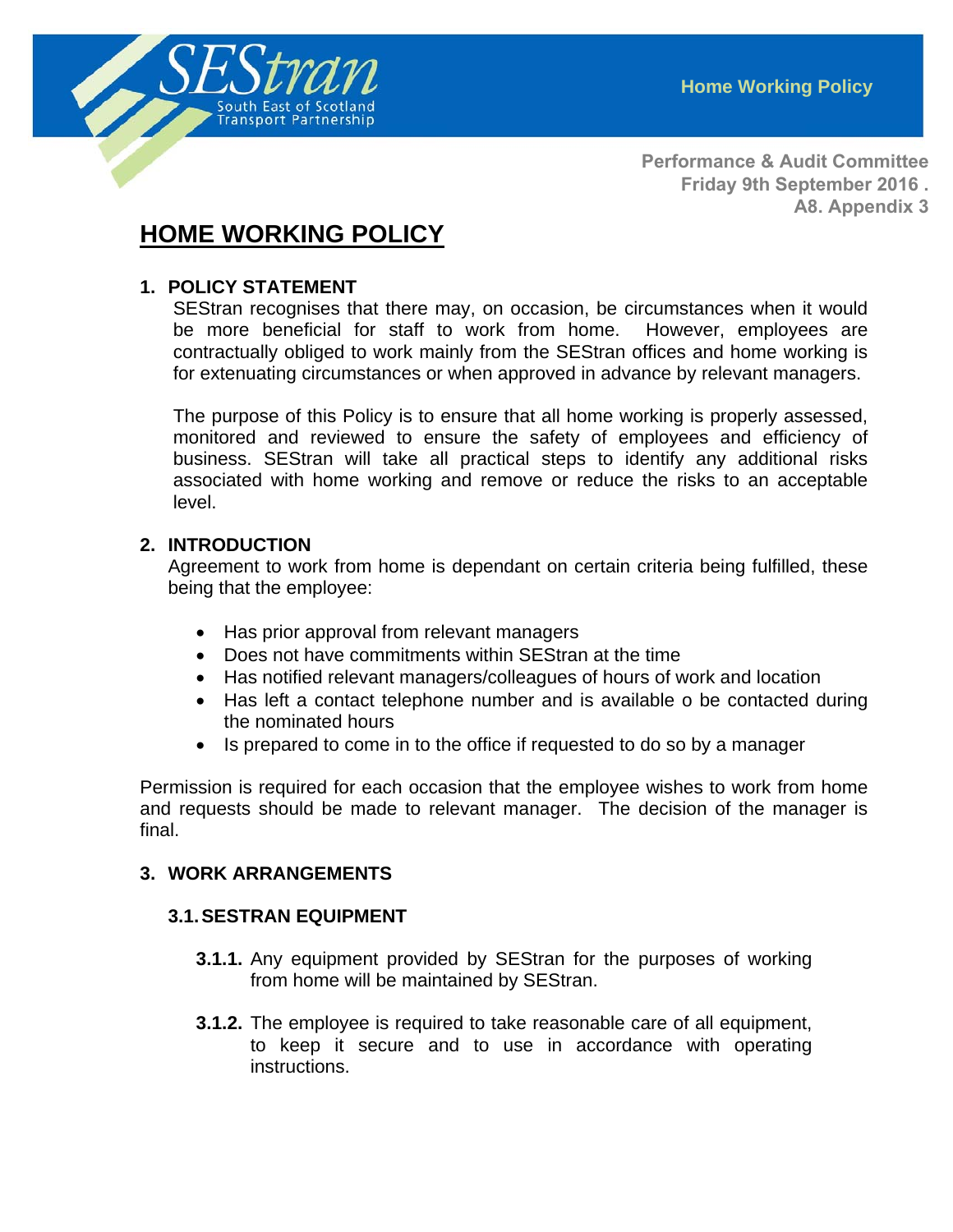**3.1.3.** The employee must ensure that all equipment is returned to SEStran after use.

#### **3.2. INSURANCE COVER**

- **3.2.1.** Employees are advised that working from home may affect the provisions of any home contents insurance and are advised to inform their insurers prior to commencing working from home.
- **3.2.2.** Employees are responsible to ensure that their home contents insurance covers any SEStran equipment used for the purposes of working from home.

#### **3.3. PERSONAL DETAILS AND SAFETY**

- **3.3.1.** Employees are advised not to release their home address and telephone number to non SEStran employees.
- **3.3.2.** Employees are advised no to conduct meetings with non SEStran employees at home. In the event that the employee feels this is essential they must gain prior approval from the relevant manager.

#### **3.4. CONFIDENTIALITY**

- **3.4.1.** In accordance with Data Protection Legislation, homeworkers must take appropriate steps to ensure the security and safekeeping of any confidential information they are required to work with in the home. Such information must not be accessible to family or visitors of the homeworker. Confidential paper files should be kept in a locked cabinet.
- **3.4.2.** Confidential waste should be returned to the SEStran office as soon as practically possible for destruction and not disposed of with household rubbish.

#### **3.5. HOURS OF WORK**

- **3.5.1.** The employee must agree the precise number of hours to be worked from home with their line manager before any homeworking arrangements commence. The actual times when the work will be undertaken need not be fixed. It is not anticipated that the number of hours worked from home will exceed the normal number of daily contracted hours.
- **3.5.2.** Whilst working from home, employees should be available by telephone during the agreed working hours or contact periods.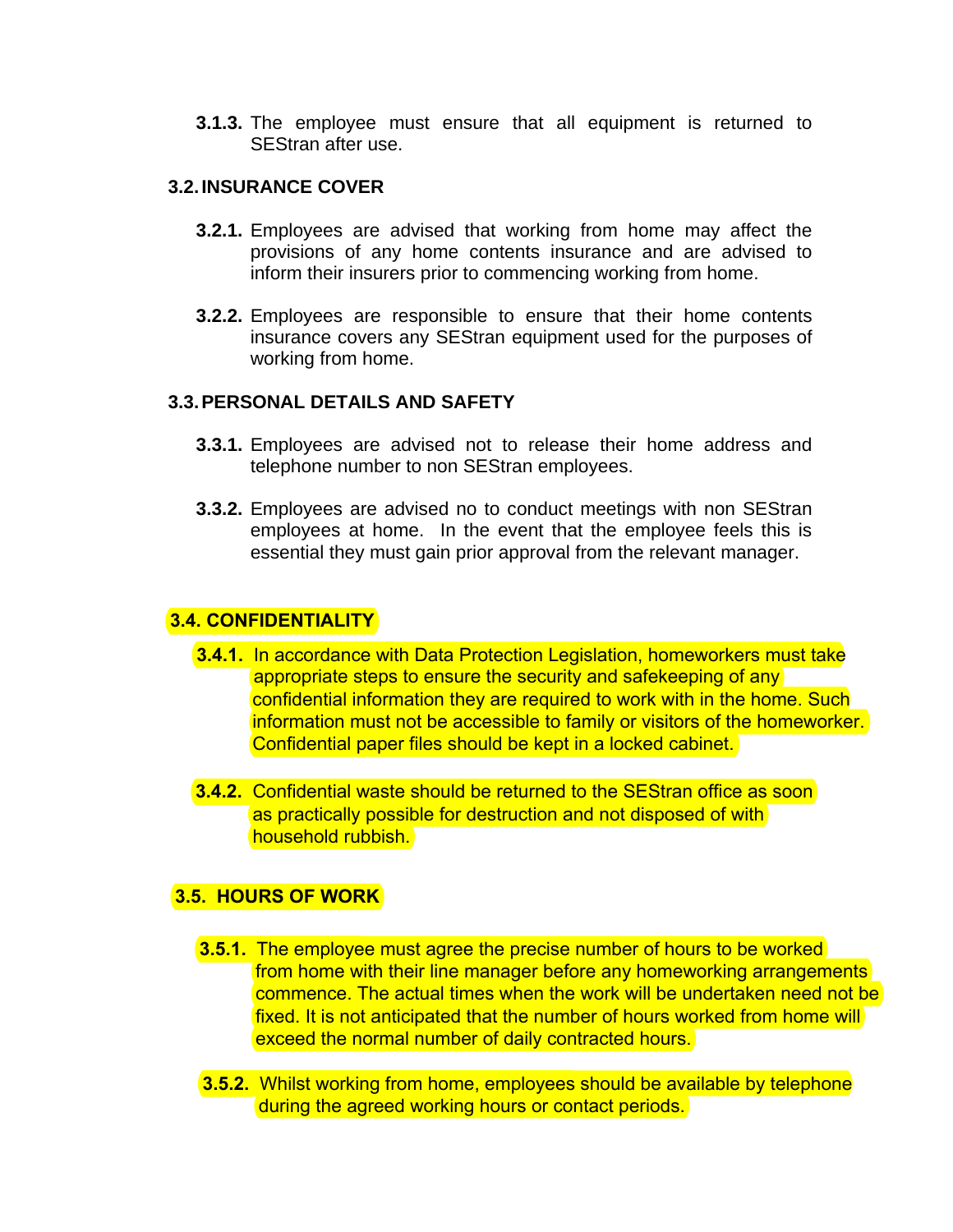## **MANAGING THE RISKS 4.**

In accordance with normal Risk Management procedures, managers will ensure Risk Assessments are undertaken on all home working activities. These will include identification of the actions to be taken which will minimise the risks. These actions will form part of the Risk Management Action Plan.

Where, as a result of the Risk Assessment, it is identified that an employee is at serious risk as a result of home working, the manager will identify remedial actions and/or alternative ways of delivering the service, which reduces the risk to the employee to an acceptable level.

#### **5. RESPONSIBILITIES**

#### **5.1. PARTNERSHIP DIRECTOR**

The Partnership Director of SEStran is responsible for the effective operation of the Policy across SEStran as a whole and for ensuring development of effective procedures to implement the policy. They are also responsible for ensuring that adequate resources are available to implement appropriate protective measures, where the risk assessments have indicated they are required.

#### **5.2. MANAGERS**

Managers are responsible for ensuring that appropriate risk assessments are undertaken and for ensuring implementation of any remedial actions/measures identified by the Risk Assessment process. They are also responsible for

ensuring that appropriate procedures are in place to monitor the safety of home workers and for providing support to home workers as required.

In line with the Accident/Incident Reporting procedures, Managers are responsible for ensuring that any accident/incident relating to home working is reported and investigated and that appropriate action is taken to prevent similar situations arising in the future.

#### **5.3. EMPLOYEES**

Employees are responsible for alerting their manager to any concerns they may have regarding home working and for reporting any accident/incident relating to home working to their manager as soon as possible following the accident/incident. Employees will give a full and accurate account of details leading to the accident/incident including details of the accident/incident itself.

#### **6. MONITORING & REVIEW**

The Partnership Director, in conjunction with the Performance and Audit Committee, will monitor and review this policy on an annual basis.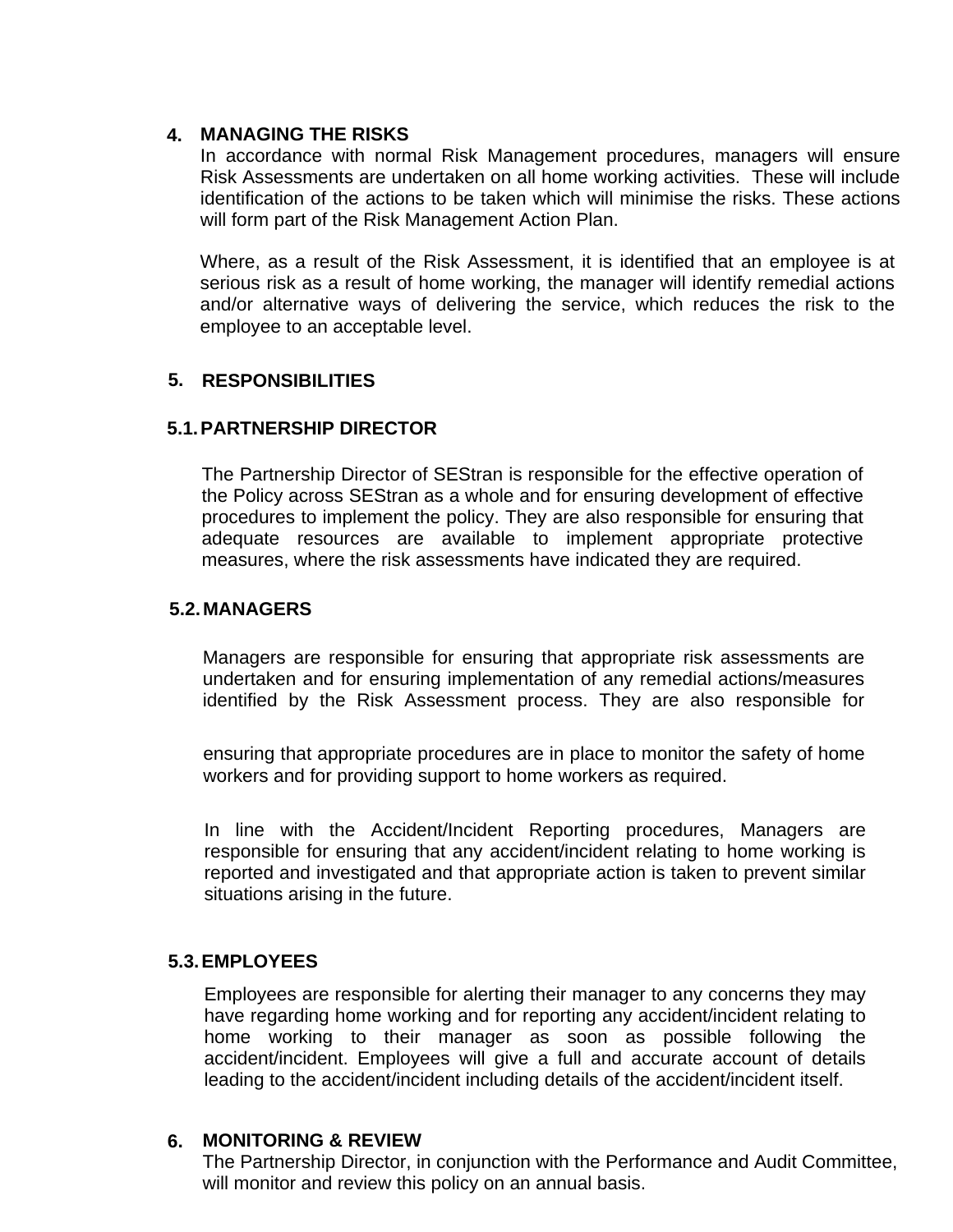**Performance & Audit Committee Friday 9th September 2016 A8. Appendix 4**



# **LEARNING & DEVELOPMENT POLICY**

**September 2016**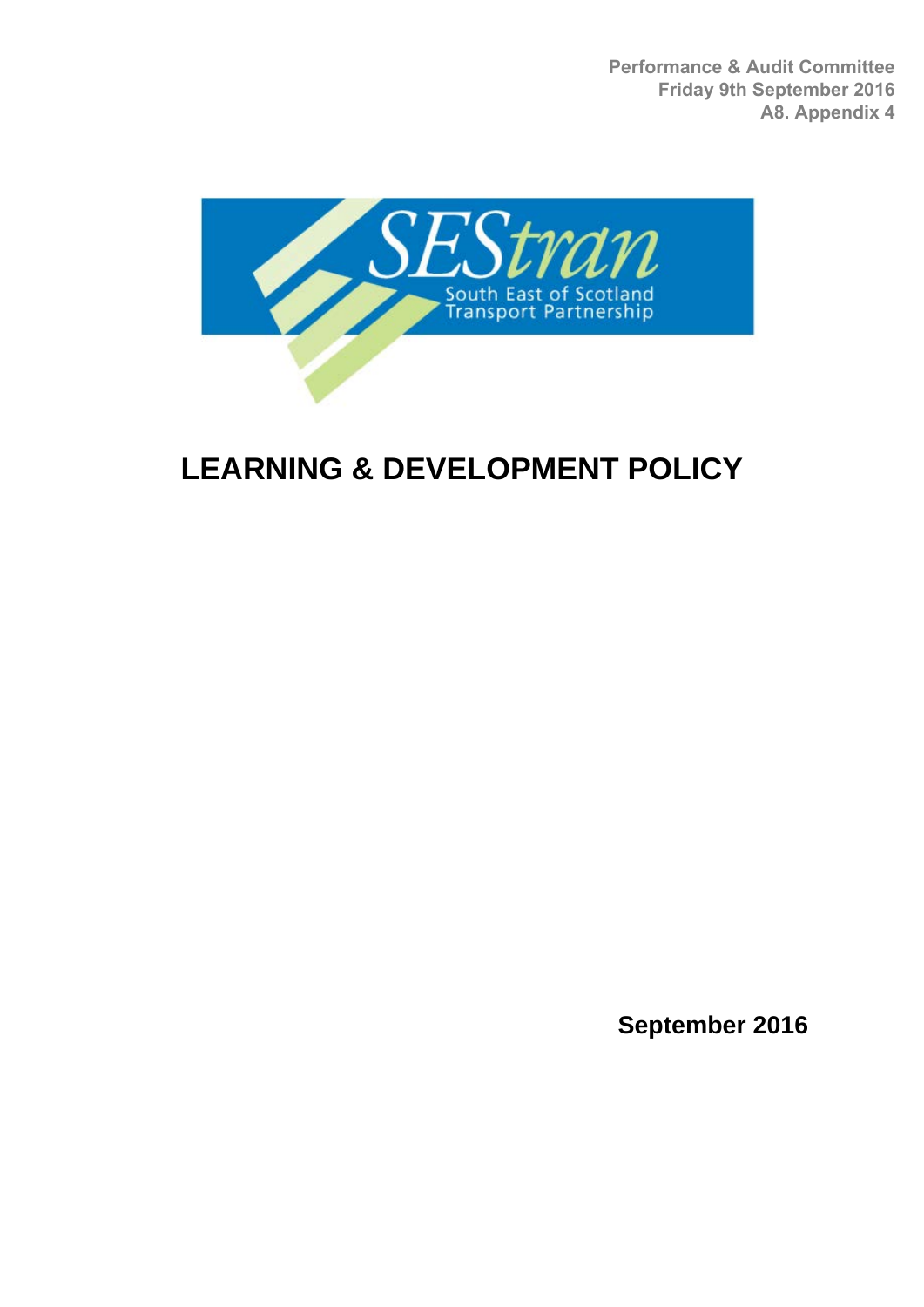## **Aims and Objectives**

SEStran is committed to employee learning and development, and recognising that it has a key role in ensuring employees have the necessary knowledge and skills to deliver a high quality and cost effective service to the community SEStran serves.

The policy aims to ensure equality of access to learning and development opportunities, the achievement of best value in all learning and development activities and to outline the support available and required procedures for all employees to equitably access learning and development opportunities whilst working for SEStran.

SEStran aims to provide the highest standard of learning and development, within the budgetary and best value considerations of the organisation, to develop and maximise the potential of all employees and is committed to providing a wide variety and range of opportunities to employees.

## **Scope**

SEStran is committed to equality of opportunity for all employees as described in the Equality and Diversity Policy and this will be reflected by systematic and planned development for all employees. Appropriate learning and development opportunities will be available to, and accessible by, all employees and will address individual, service and organisational needs. SEStran will monitor training applications and learning undertaken to ensure equality of access. Employees will be requested to complete and file a training request form.

## **Induction**

SEStran recognises the importance of providing appropriate induction to every new employee to allow them to become effective in their role at the earliest opportunity. SEStran will ensure that every new employee receives induction appropriate to their role and to assist with the process, every new employee will be appointed a "Mentor" who will be an experienced member of SEStran.

## **Identification**

Individual training and development needs will be identified through the bi-annual performance appraisal process of SEStran and from formal requests from employees out with the 6 monthly formal appraisal periods. Employees are also responsible for their own learning and development and as such may inform the organisation of their development needs and take part in prescribed learning and development activities.

# **Learning and Qualifications: Approved and Developmental**

SEStran recognises a difference between approved and developmental learning and qualifications.

Approved learning can be defined as: "any job-related learning which is necessary to allow the employee to perform effectively in their current role". Approved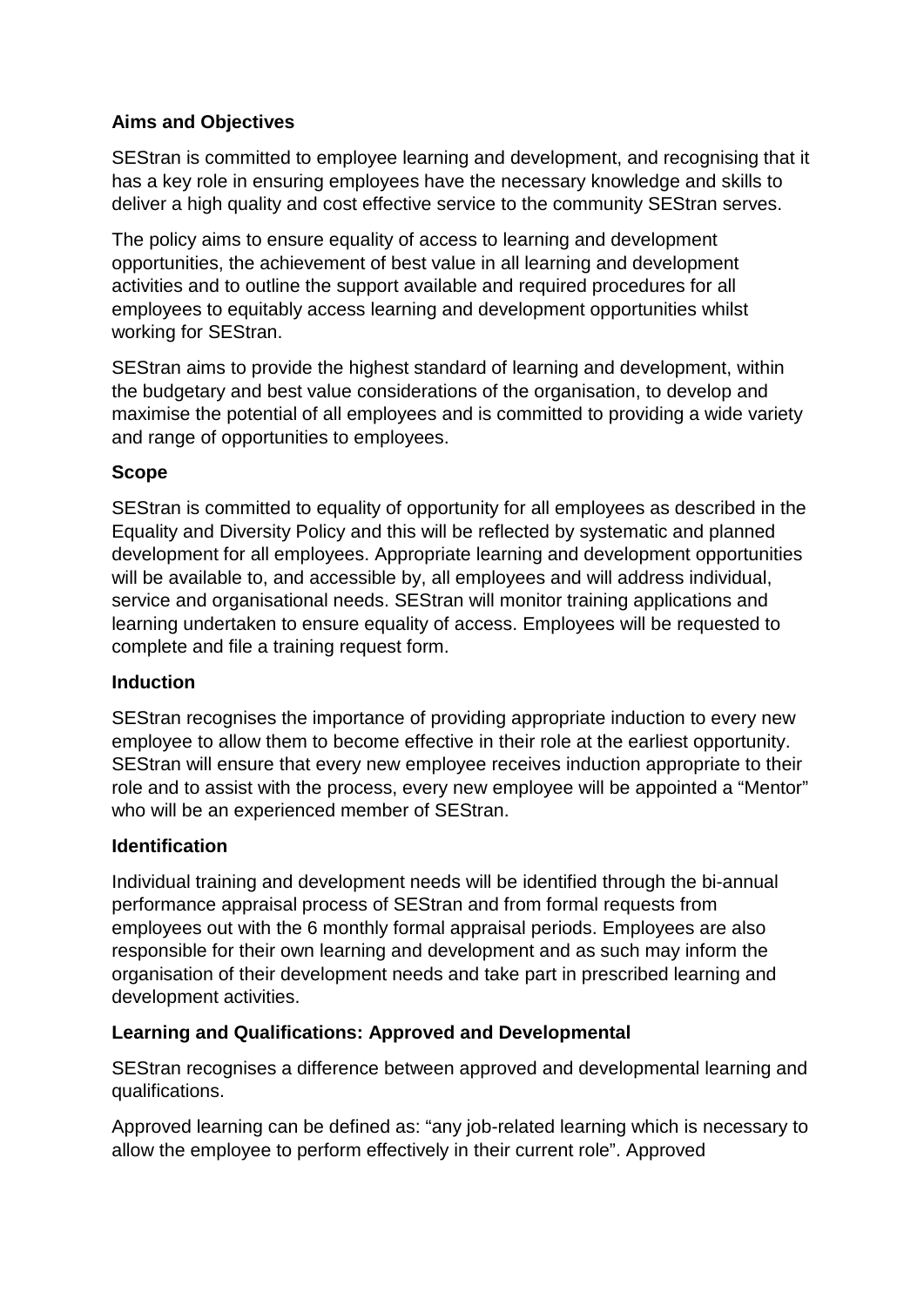qualifications can be defined as: "any qualification which has been identified as essential, as opposed to desirable, for the employee in their current role".

For approved learning/qualifications employees will be entitled to receive time off to attend relevant activities and SEStran will pay all costs associated with approved learning/qualifications.

Development learning/qualifications can be defined as: "any learning which, although completion may assist the employee to develop personally and/or professionally, is not required to allow the employee to perform effectively in their current role".

The amount of financial support offered to individuals for Developmental learning/qualifications is at the discretion of the Partnership Director, who when determining this will consider the business case for the learning including: the amount of budget available, the business benefit of learning, the motivations of the individual applying for the learning, and associated recruitment and retention issues.

SEStran line managers will ensure that the employee is advised whether the learning/training is classed as Approved or Developmental before the learning/training commences and will ensure fairness and equality of opportunity in making these decisions. The amount of time off to attend training offered to individuals for Developmental learning/qualifications is also at the discretion of the line manager, subject to the adherence to the following legislation.

The Employee Rights Act 1996 section 63D provides that employees have the right to request "time to train". Employees can make requests for time to undertake training which they believe will improve both their effectiveness at work and team/service performance. There is no limit on the amount of time, study or training that an employee can request, however employees do not have the right to be paid for the time spent training when requests of this nature are made.

Further guidance on the application of this legislation is available from SEStran's HR Advisers.

The learning and development needs identified will be met through a variety of activities depending on the nature (approved or developmental) and extent of the requirements deemed necessary after assessment.

## **Repayment of Learning/Qualification Costs**

There will be no requirement for an employee to repay any costs paid by SEStran associated with approved learning, approved qualifications and developmental learning.

Where an employee leaves the service of SEStran or fails to complete a Developmental Qualification, the Partnership Director may, if it is considered appropriate, demand repayment of costs paid by SEStran as follows:

• *Employee fails to complete qualification* – repayment by employee of all costs paid by SEStran excluding travel costs and time off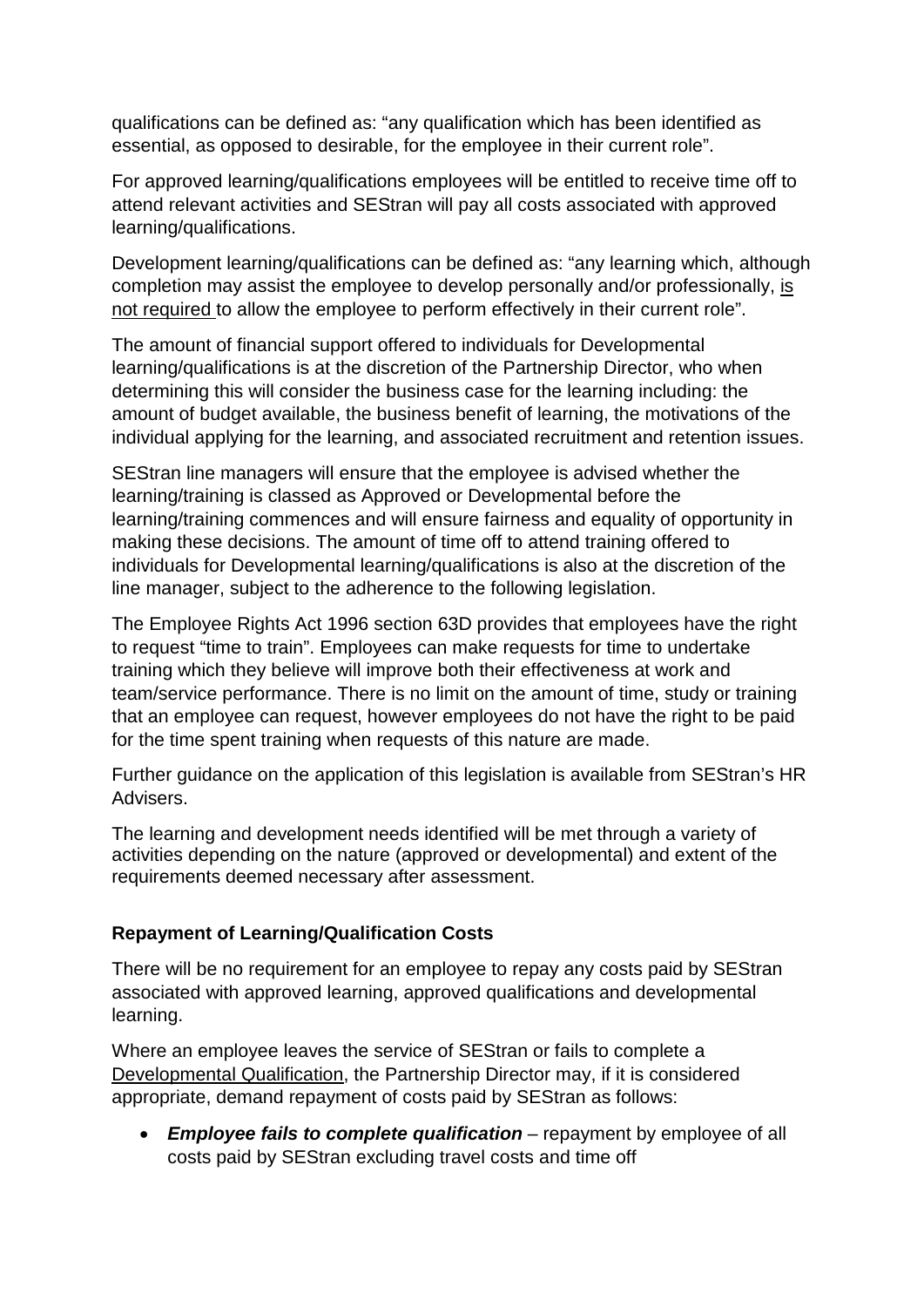- *Employee leaves the service of SEStran whilst undertaking the qualification* – repayment by employee of all costs paid by SEStran excluding travel costs and time off
- **Employee leaves the service of SEStran within 12 months of completion of the qualification** – repayment by employee of all costs paid by SEStran excluding travel costs and time off
- **Employee leaves the service of SEStran within 13-24 months of completion of the qualification** – repayment by employee of 50% of costs paid by SEStran excluding travel costs and time off

Employees will be made aware of the repayment request at the time of application and agreement of any requests to undertake developmental qualifications.

## **Evaluation**

As part of their Personal Training assessment and as part of the annual performance appraisal process, employees and line managers will be required to evaluate all learning and development activities to measure their contribution to the achievement of SEStran's corporate objectives and to ensure best value.

#### **Review**

The Partnership Director in conjunction with SEStran line managers will monitor and review this policy as appropriate.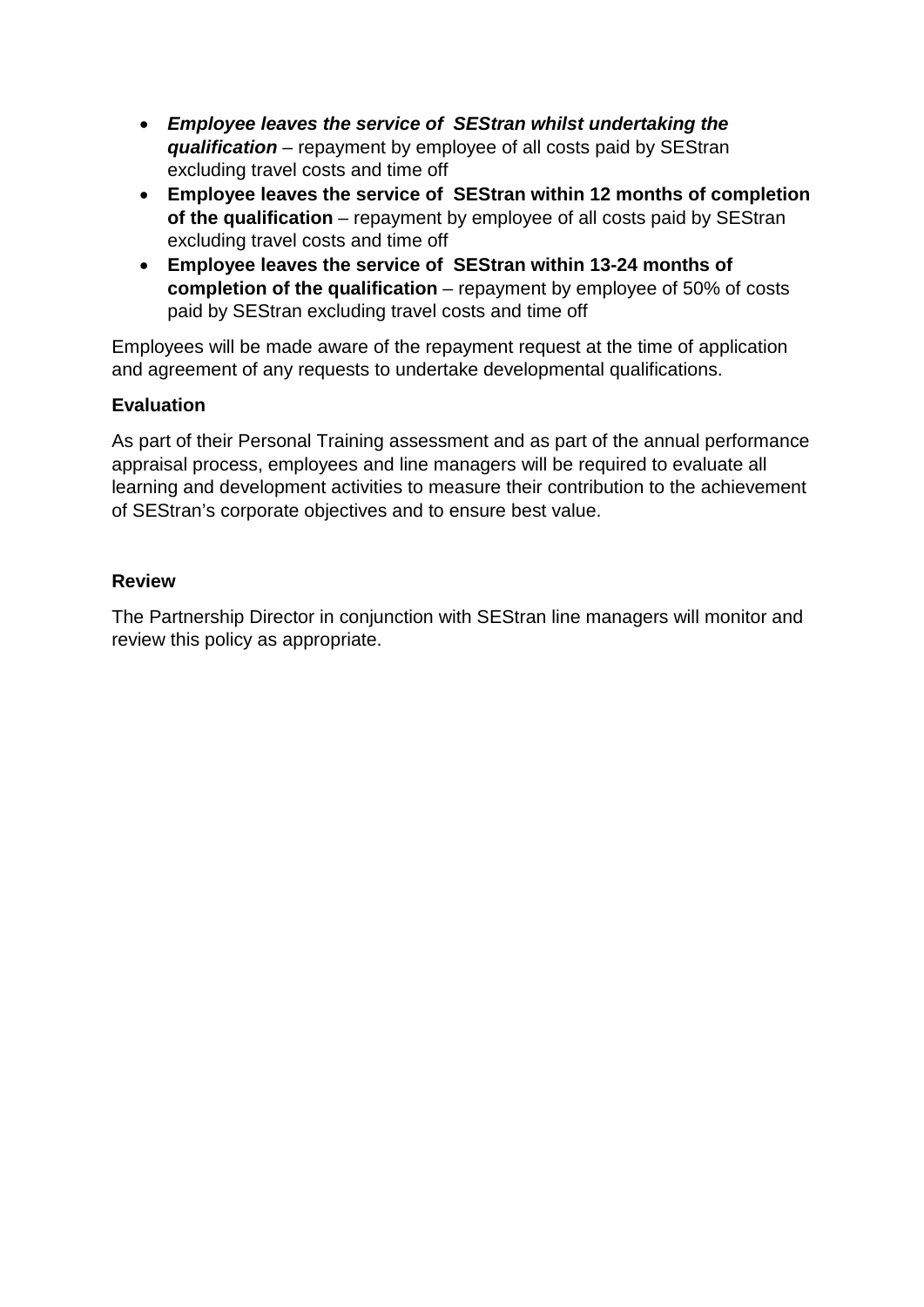**Performance & Audit Committee Friday 9th September 2016 A11. Appendix 5**



# **RECRUITMENT POLICY**

**July 2016**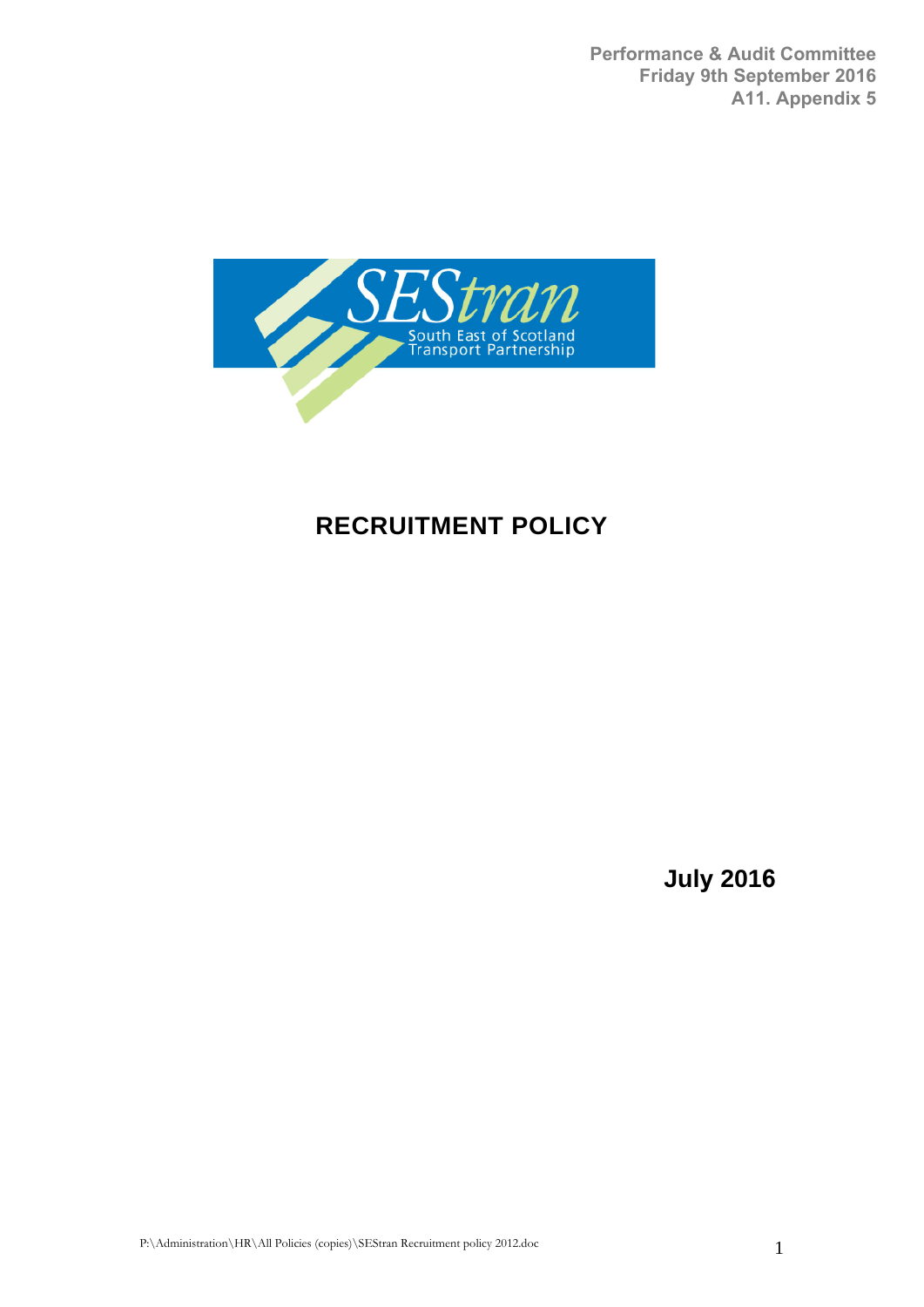#### **Introduction**

SESTRAN aims at all times to recruit the person who is most suited to the particular job. Recruitment will be solely on the basis of the applicant's abilities and individual merit as measured against the criteria for the job. Qualifications, experience and skills will be assessed at the level that is relevant to the job.

SESTRAN is committed to applying its equal opportunities policy at all stages of recruitment and selection. Shortlisting, interviewing and selection will always be carried out without regard to gender, sexual orientation, marital status, colour, race, nationality, ethnic or national origins, religion or belief, age or trade union membership.

Reasonable adjustments to the recruitment process will be made to ensure that no applicant is disadvantaged because of their disability.

#### **Recruitment process**

It is SESTRAN's policy that vacancies will normally be advertised externally in appropriate media as well as being notified to existing employees who will be encouraged to apply for vacant posts if they have the appropriate qualifications, experience and skills.

All posts to be advertised will be agreed in advance by the Partnership Director and, where appropriate, the Partnership Board.

Before beginning to recruit to a post, the person responsible for the process must ensure that there is an up-to-date job description and a clearly drafted person specification. The job description will describe the duties, responsibilities and level of seniority associated with the post, whilst the person specification will describe the type of qualification(s), training, knowledge, experience, skills, aptitudes and competencies required for effective performance of the job.

Application packs to be issued to candidates will include: an application form, equal opportunities monitoring form, job description, copy of advert and SESTRAN information.

Copies of job description and person specification templates are attached at Appendices A and B respectively.

#### **Selection process**

The shortlisting process will be undertaken only on the basis of the information provided on each person's application form and with regard to whether or not they meet the essential criteria noted in the person specification and job description.

Candidates will be advised whether or not they are being invited for interview in writing as soon as possible after the closing date. As much notice of interviews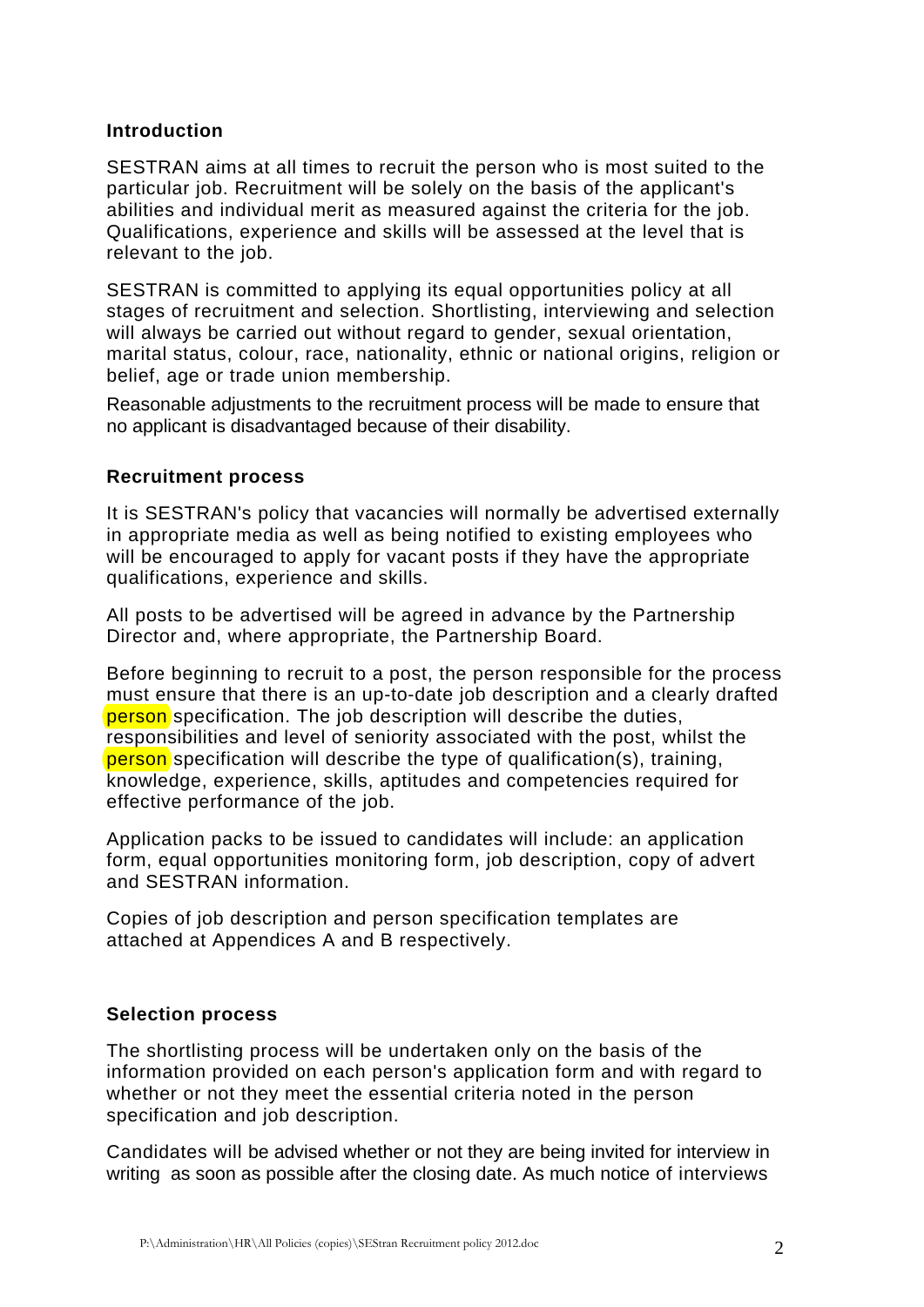will be given as possible, normally at least 5 working days. If a candidate is unable to attend for interview alternative arrangements will be made if practical.

Reasonable adjustments to the recruitment process will be made to ensure that no applicant is disadvantaged because of any disability they may have.

Interview panels will ensure that the questions they ask job applicants are not in any way discriminatory or unnecessarily intrusive. The interview will focus on the needs of the job and skills needed to perform it effectively, taking account of the information contained in the **person** specification and job description. A record of every recruitment interview must be made and retained in a confidential basis for a period of six months and thereafter confidentially destroyed. On no account should any job offer be made during or at the end of an interview.

Psychometric testing may be used as part of the recruitment process. Any test used must have been validated in relation to the job, be free of any bias, and be validated, administered, scored and feedback and by a suitably trained person.

All applicants invited for interview must be advised that, if successful at interview, they will be expected to complete an Occupational Health questionnaire.

Once the preferred candidate has been selected, the Occupational Health questionnaire should be sent to the candidate.

If the Occupational Health Adviser has any queries regarding the questionnaire, they may invite the candidate for a medical interview or a medical examination. If the candidate refuses to complete the questionnaire, or attend an Occupational Health interview or examination, this would mean that conditions of the appointment had not been satisfied, and the manager must obtain advice from the Service HR Adviser.

It is SESTRAN's practice to seek the successful candidate's consent to seek two written references and to ask for documentary proof of qualifications.

Information regarding attendance, ill health or disability must not be requested from previous employers prior to interview. However, two appropriate and satisfactory employment references will be required prior to confirming any conditional offer of employment, and the conditional offer letter will advise the candidate that references will be sought at that point. A template offer letter is attached at Appendix C.

On no account should any job offer be made during or at the end of an interview. Offers of employment may only be made on condition that all checks have been received and are satisfactory.

Candidates who have been unsuccessful at interview will normally be advised in writing within two weeks of the interview date.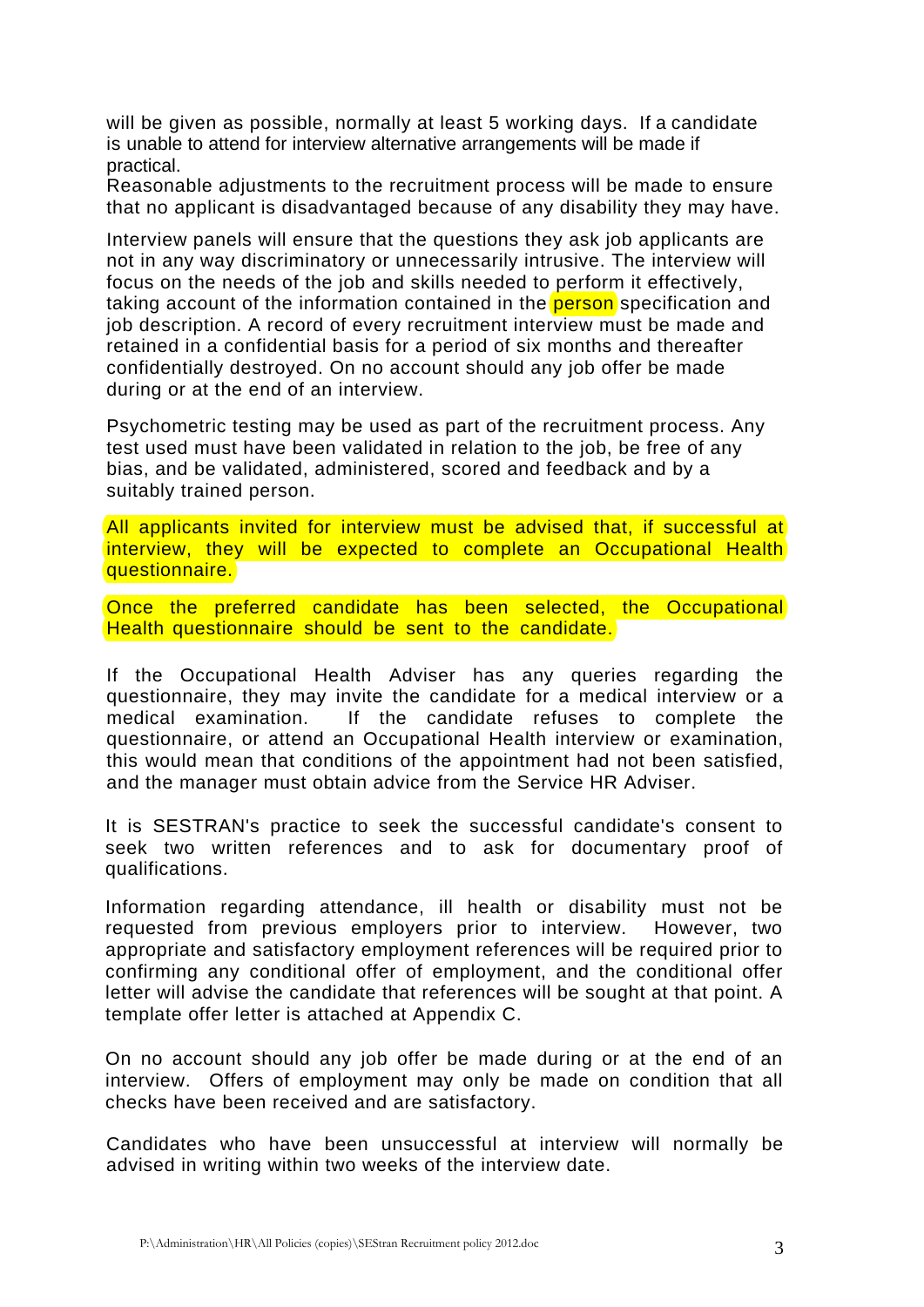#### **Eligibility to work in the UK**

The Immigration, Asylum and Nationality Act 2006 introduces Civil Penalties for employers who illegally employ someone who is subject to immigration control. An 'on the spot fine' will be introduced of up to **£10,000 per illegal employee**. This fine will be enforced regardless of whether the employer is aware that they are employing someone illegally. In addition employers who knowingly allow illegal working are at risk of prosecution, and a criminal conviction carries a threat of imprisonment and/or a fine.

Therefore to avoid a penalty notice of a fine or imprisonment employers are required to;

- o See, validate and retain copies of certain original documents for not less than 2 years after employment has ended
- o If document contains photograph, the employer must satisfy him/herself that the photo is of the prospective employee or employee
- o If document contains date of birth, the employee must satisfy him/herself that it is consistent with the appearance of the prospective employee
- o Employees who have restrictions on their time in the UK may be subject to repeat checks, and managers are responsible for monitoring and following up on this

A list of documents which should be considered for the purposes of validating eligibility to work in the UK is attached at Appendix D.

**When candidates are invited for interview they must be asked to bring along with them the appropriate documentation. The chair of the panel must ensure that original documents are checked and copied from List A or List B as attached, before employing that person. Where candidates are not from the UK, advice should be sought from SESTRAN's Human Resources Adviser before any offer of employment is made.** 

#### **Baseline Personnel Security Standard (BPSS)**

BPSS is the minimum standard required to ensure the identity and integrity of an employee with access to official information/systems. It involves a number of checks:

- ‐ Identity check;
- ‐ Nationality and Immigration Status;
- ‐ Employment History (past 3 years);
- ‐ Verification of Criminal Record (unspent convictions only);
- ‐ References covering previous 3 year period;
- ‐ Checks relating to time spent living or working abroad;

The checks relating to gaps in employment history or additional references covering a 3 year period are not mandatory but are considered good practice.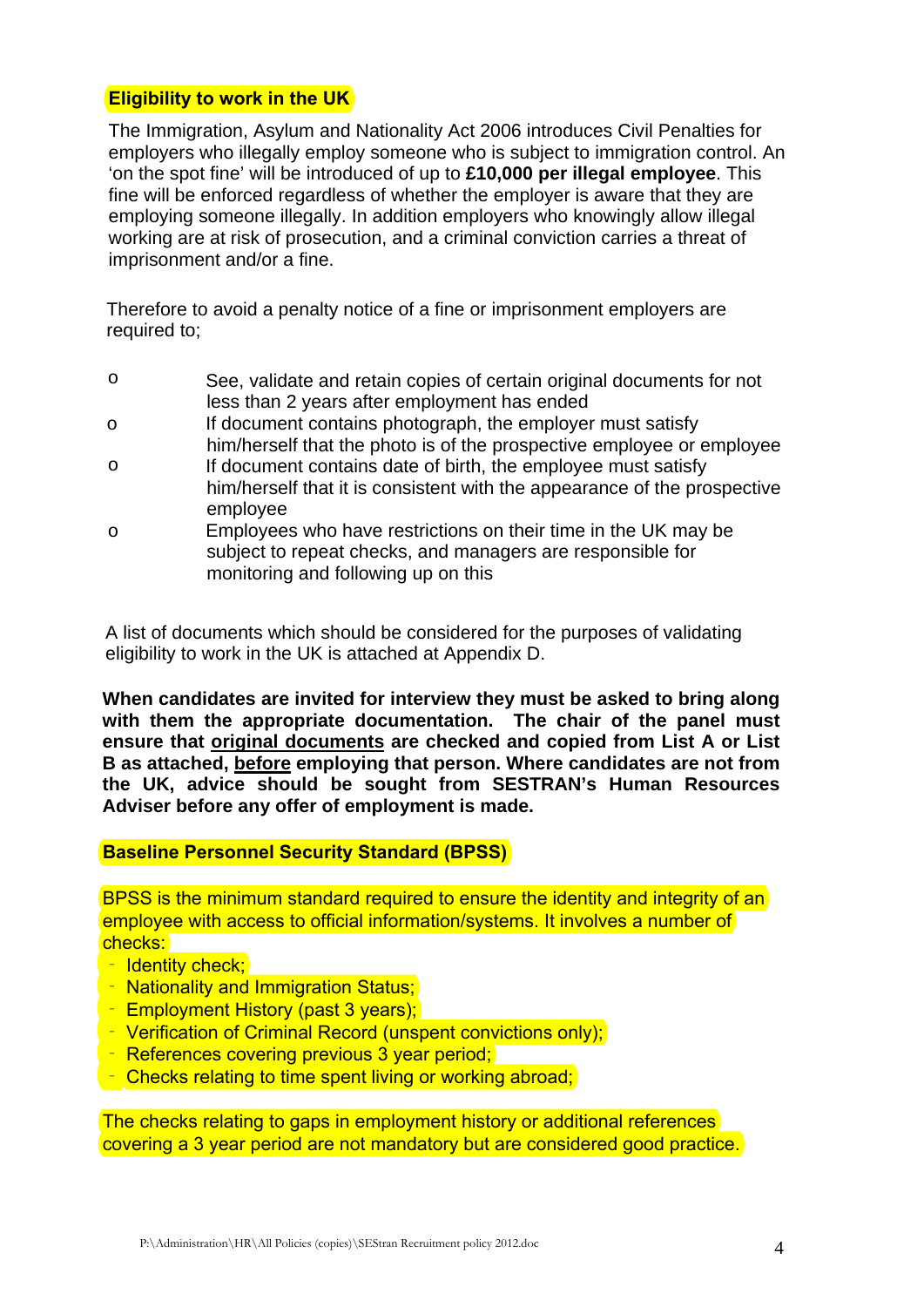#### **Induction**

All employees will undergo an induction appropriate to the duties of their post. The attached induction checklist should be used to keep a record of the induction process and retained in the employee's personal file.

#### **Review**

This policy will be reviewed as required to take account of developments within SESTRAN and legislative requirements.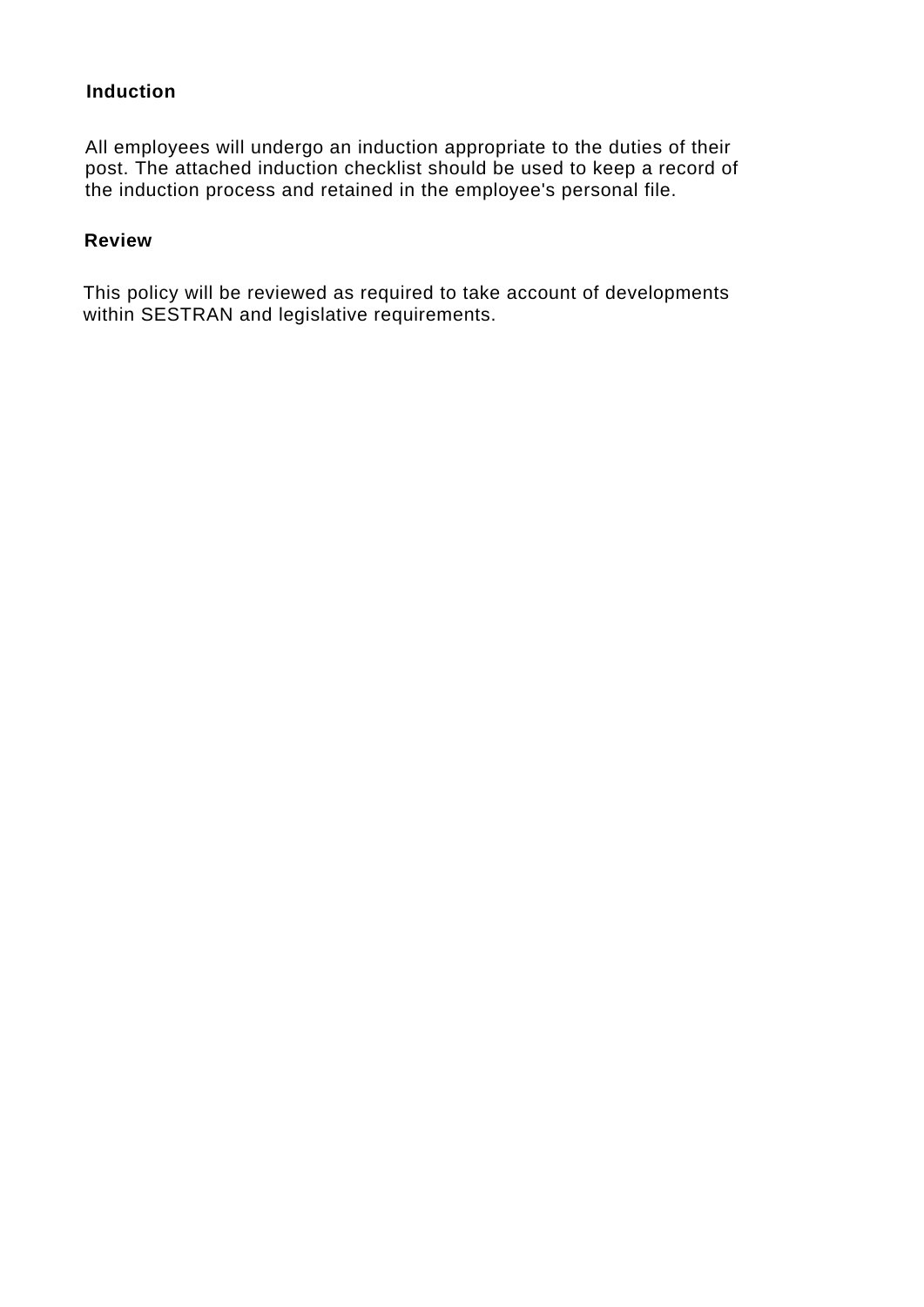# **Appendix A**

#### **JOB DESCRIPTION**

- **Section A Job definition**
- **Section B Organisational relationship**
- **Section C Key Responsibilities**

#### **Section D Knowledge, Skills & Experience**

#### **Knowledge**

**Skills** 

**Experience** 

#### **Section E Communications and Contacts**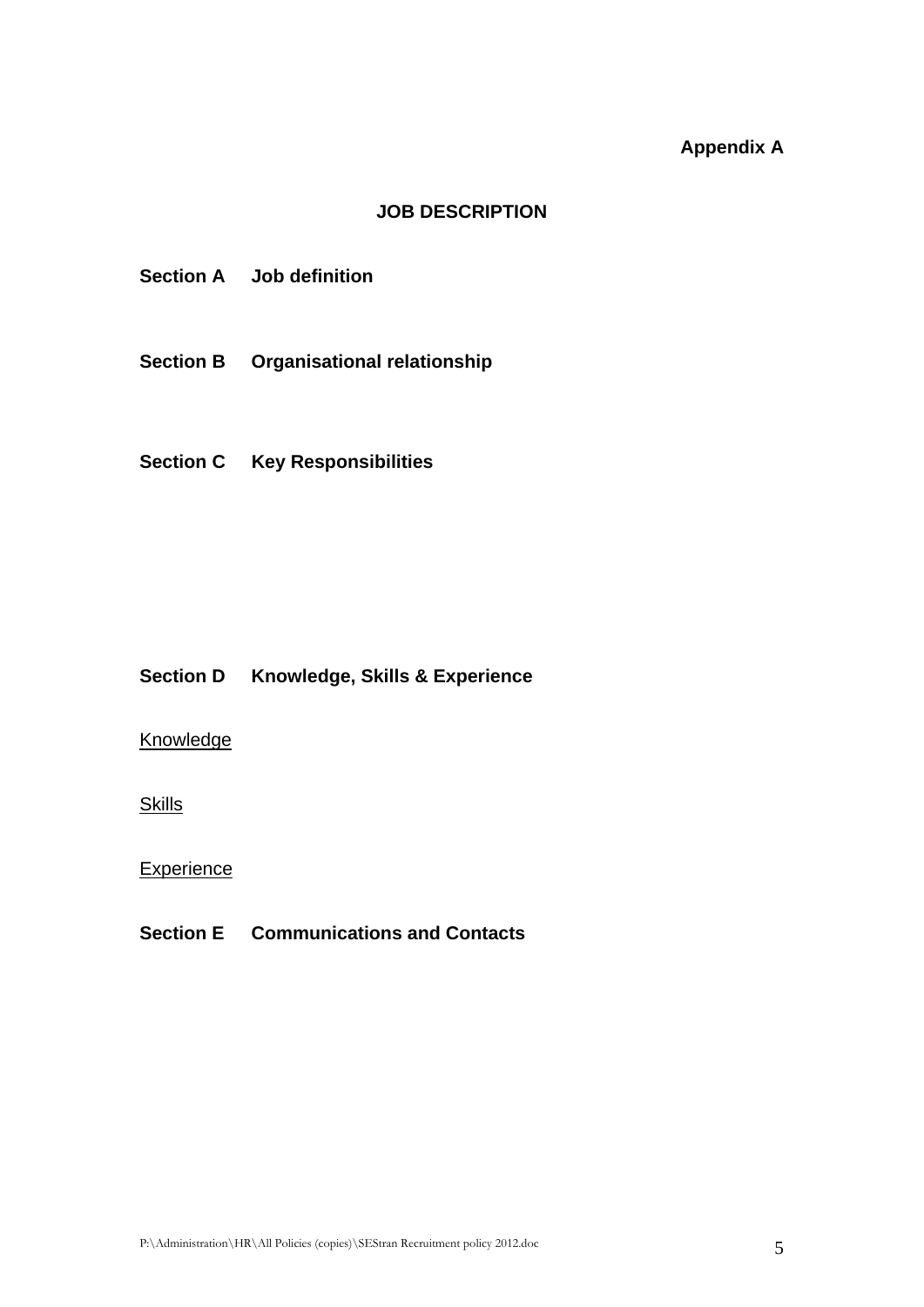**Appendix B** 

#### **PERSONN SPECIFICATION**

#### **TITLE OF POST:**

| <b>POSTHOLDER'S</b><br><b>ATTRIBUTES</b>           | <b>ESSENTIAL</b> | <b>DESIRABLE</b> | TO BE IDENTIFIED BY: |
|----------------------------------------------------|------------------|------------------|----------------------|
| <b>Qualifications/Training</b>                     |                  |                  |                      |
| <b>Special Knowledge</b>                           |                  |                  |                      |
| <b>Circumstances / Personal</b>                    |                  |                  |                      |
| <b>Disposition/Attitude</b>                        |                  |                  |                      |
| <b>Practical and Intellectual</b><br><b>Skills</b> |                  |                  |                      |
| <b>Experience</b>                                  |                  |                  |                      |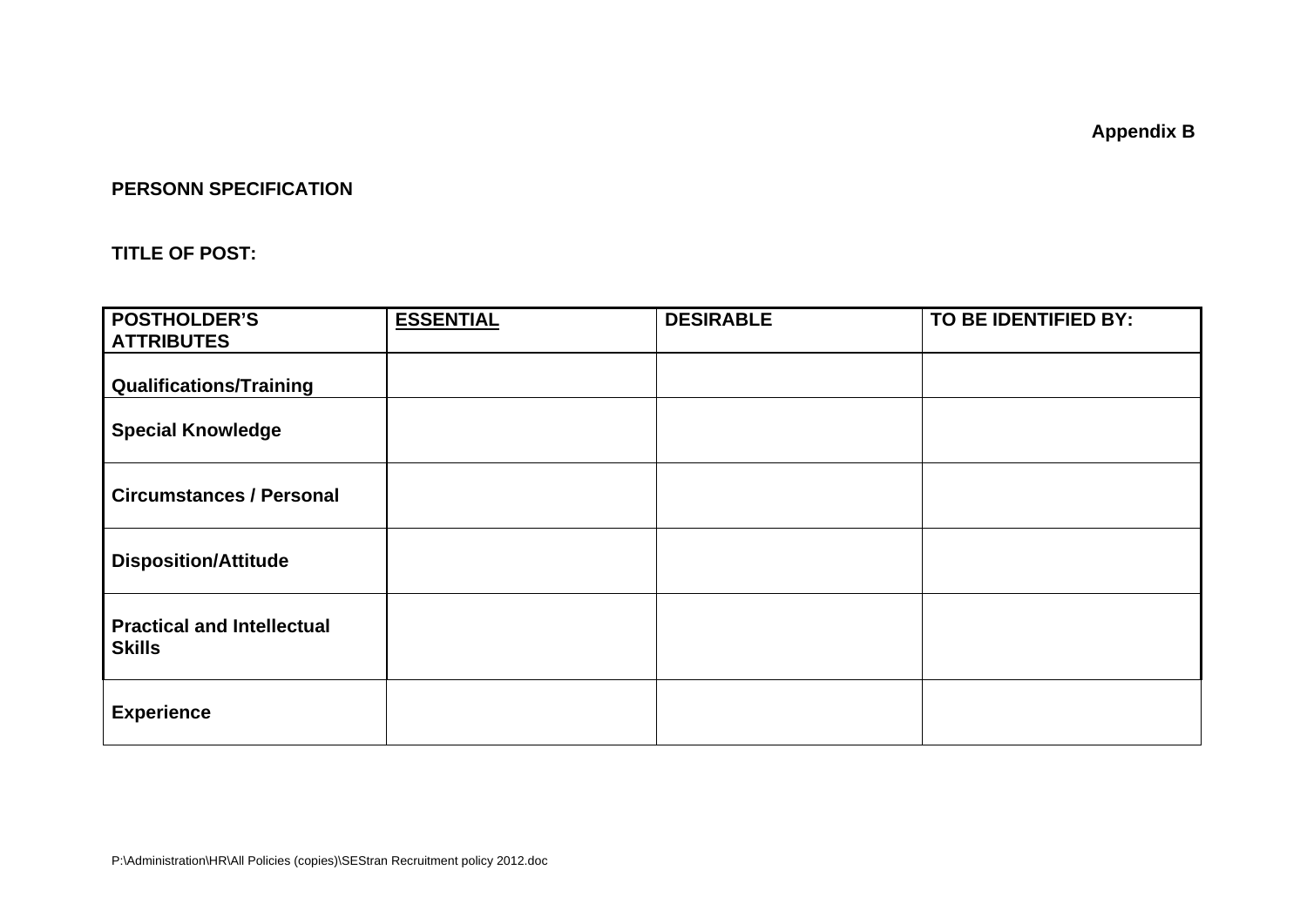**Appendix C** 

Enquiries to: Chair of Interview Panel Direct Dial: Extn. No. Date:

#### **CONFIDENTIAL**

Name Address Town Postcode

Dear Name,

Post: {Job Title}

Following a successful interview, the Interview Panel will be making recommendations to the Partnership Director in regard to your appointment, but any recommendation will be subject to satisfactory completion of various preemployment checks.

This post requires that Occupational Health clearance is obtained, and a questionnaire is attached. Please complete the questionnaire and ensure confidentiality by sealing it in a plain envelope with your name written on the top left hand corner. You should then return it to the Chair of the Interview Panel, who will forward it unopened to Occupational Health for assessment.

References will now also be requested.

It is important that you note that this letter is a conditional offer of appointment, and will only be confirmed after consideration of such pre-employment checks as may be conducted and considered necessary by the SESTRAN. SESTRAN reserves the right not to proceed with an appointment for any reason.

As we are not in a position to confirm a formal offer of employment to you at this stage of the recruitment process you are advised not to hand in your notice to your present employer. Please wait until such time as you receive a letter from SESTRAN formally offering you an appointment.

Yours sincerely,

**TITLE**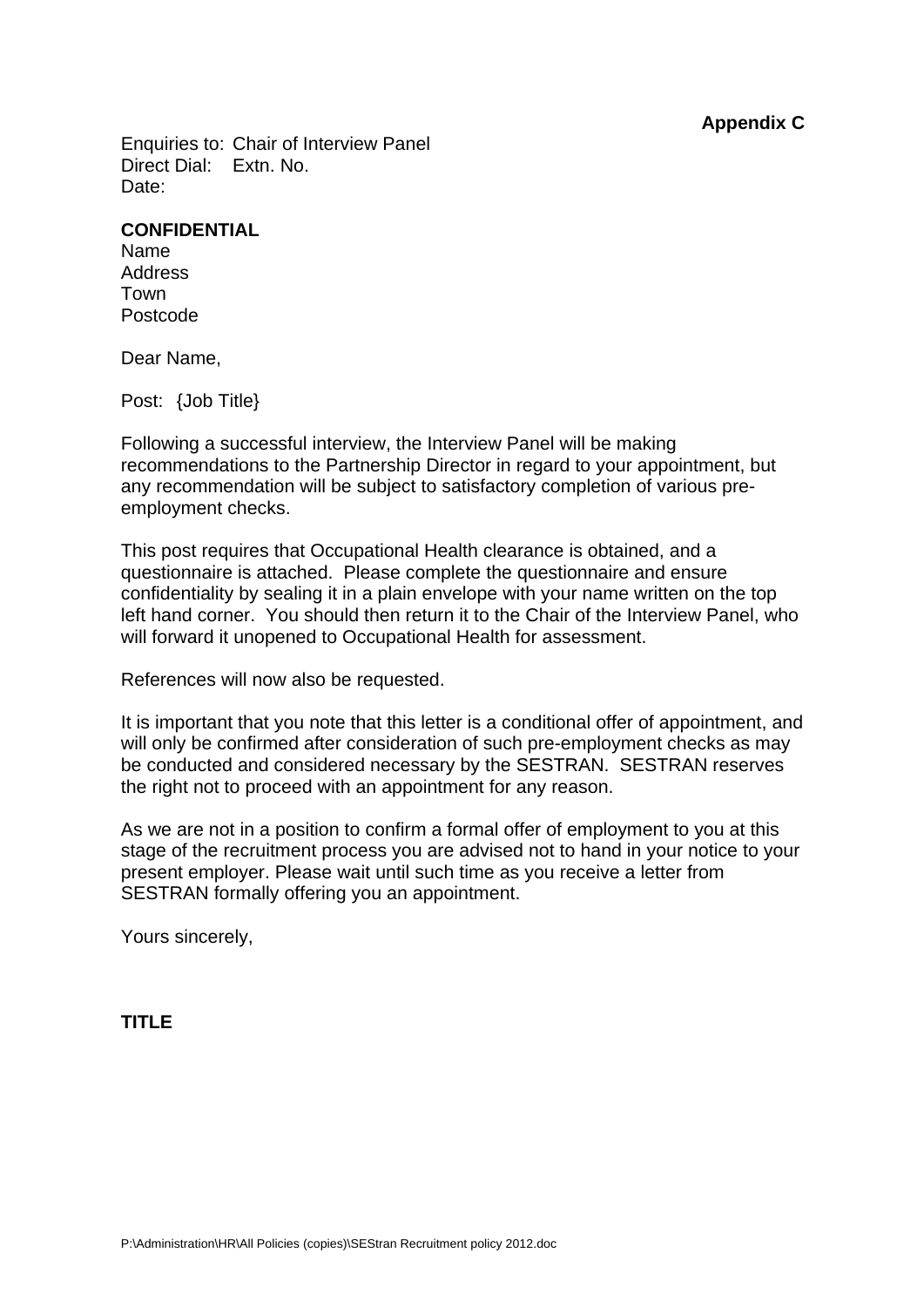#### **Eligibility to Work in the UK** List of Original Documents Required at Interview

Candidates must provide **one** of the original documents alone, or **two** of the original documents in the **specified combinations** given in **EITHER** List A **OR** List B.

List A contains the range of documents which you may accept for a person who has a permanent right to work in the UK. If you conduct the right to work checks correctly before employment begins, you will establish a continuous statutory excuse for the duration of that person's employment with you. You do not have to conduct any further checks.

**List B** contains a range of documents which may be accepted for a person who has a permanent right to work in the UK. If you conduct the right to work checks correctly you will establish a time-limited statutory excuse. You will be required to conduct a follow-up check in order to retain your statutory excuse. This should be undertaken in the same way as the original check. List B Part 1; checks should be completed before employment starts and again when permission expires (as set out in the document checked). List B Part 2; checks should be completed before employment starts and again after six months (as set out in the Positive Verification Notice).

**LIST A (Part 1) - Documents which confirm the candidate has an on-going right to work in the UK - one document only is required (See note re citizens from A2 and A8 countries)** 

A passport showing that canidates are a British citizen or a citizen of the United Kingdom and Colonies having the right of abode in the UK.

A passport or national identity card showing the candidate is a national of an EEA country or Switzerland.

A registration certificate or Document Certifying Permanent Residence issued by the Home Office or the UK Border Agency, as a national of an EEA country or Switzerland.

A permanent residence card issued by the Home Office to the family member of a national.

A **current** passport endorsed to show the candidates is exempt from immigration control, is allowed to stay idenfinitely in the UK, has the right of abode in the UK, or has no time limit on their stay in the UK.

A **current** Bio-metric Immigration document issued by the Home Office to the holder indicating that the candidate is allowed to stay indefinitely in the UK or have no time limit on their stay in the UK.